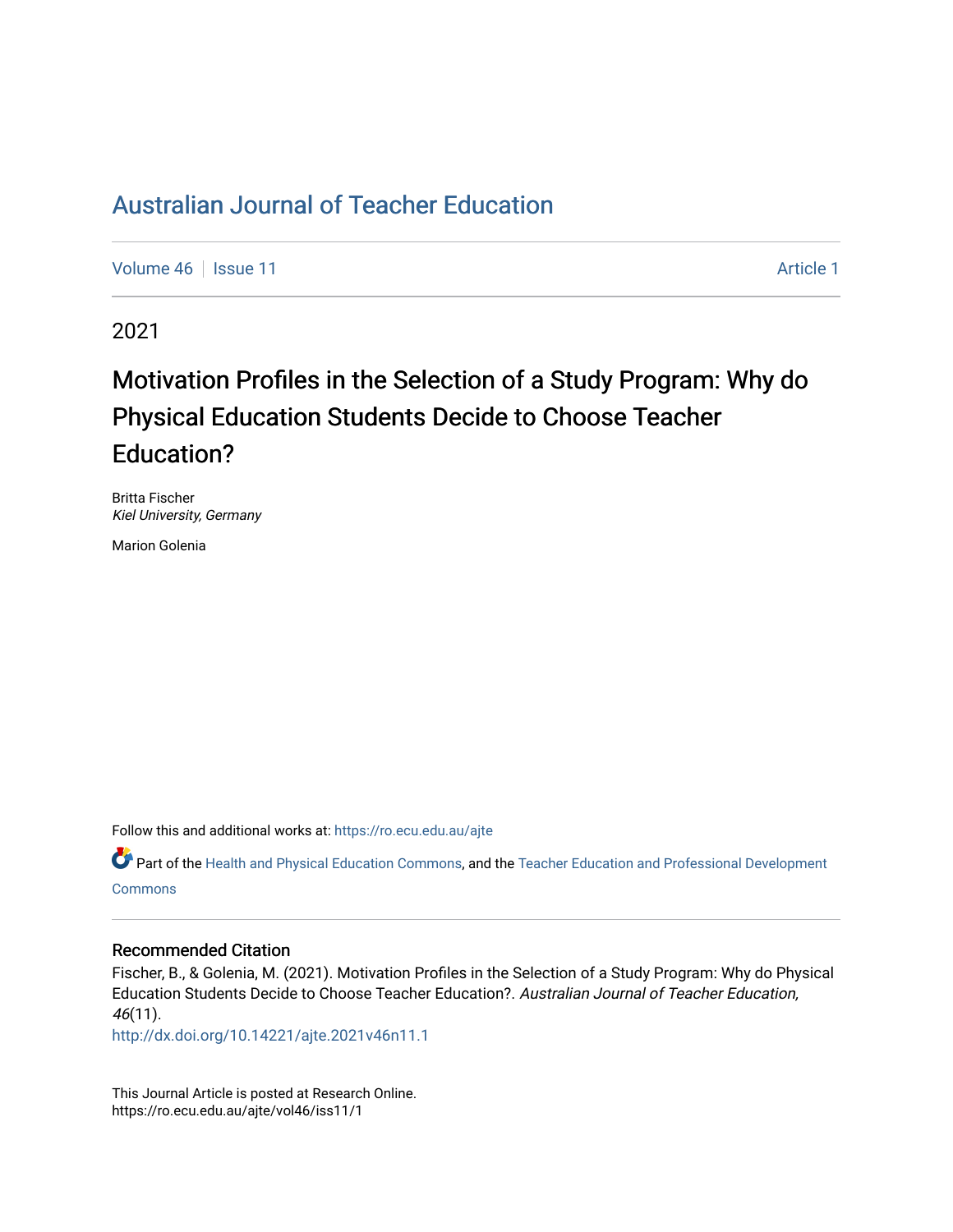## **Motivation Profiles in the Selection of a Study Program: Why do Physical Education Students Decide to Choose Teacher Education?**

Britta Fischer Christian-Albrechts-Universität zu Kiel, Germany Marion Golenia Westfälische Wilhelms-Universität Münster, Germany

*Abstract: Students´ motivation to select a study program is an important factor that influences the professional development of student teachers. The exploratory study intended to clarify whether different study choice motivation profiles can be distinguished for PE students and how these profiles can be characterized. The analysis is based on 816 German PE students from 12 universities. The identification of different profiles was carried out by means of latent profile analysis. Among the PE students who were examined, four profiles can be identified concerning the motivation for the selection of a teacher education. The findings differ from most non subjectspecific findings, mainly in the number of identified profiles. Further studies need to address whether this finding is subject-specific by comparing different subjects. Furthermore, it is necessary to examine the relevance of the identified profiles with respect to the development of competence of PE students.*

## **Introduction**

The motivation for the selection of a study program and career<sup>1</sup> is nationally and internationally a key variable of teacher education research. Besides cognitive abilities and personality traits, motivation for the selection of a study program belongs to the individual motivational characteristics of student teachers, which – according to theoretical presuppositions – have an influence on the development of competences during the university phase of their teacher education (Kunter et al., 2011; Watt & Richardson, 2008). Some studies provide empirical evidence that the motivation for the selection of a study program has a (distal) influence on student teachers' performance in university (Eberle & Pollak, 2006; König & Rothland, 2013). In addition to cognitive learning and performance prerequisites, the motivation for choosing teacher education is a predictor for students' contentment with their studies as well as their use of learning and development opportunities during their studies (Künsting & Lipowsky, 2011). Furthermore, a link between the motivation for choosing teacher education and the experience of stress during the first phase of teacher education has been identified (Reichl et al., 2014). Empirical findings indicate a correlation between the study choice and criteria of successful occupational action, such as classroom management (Berger et al., 2017) or instructional practice (Paulick et.al, 2013),

<sup>&</sup>lt;sup>1</sup> Since the introduction of polyvalent Bachelor and teaching-specific Masters Programs in teacher education in most German states as of 1999, the decision to pursue a teaching career is no longer formally predetermined by enrolling in a Bachelor program. In practice, however, many students in Bachelor programs exhibit goal-oriented motivation for their selection of a career, paired with high levels of certainty regarding their decision (Rothland, 2014).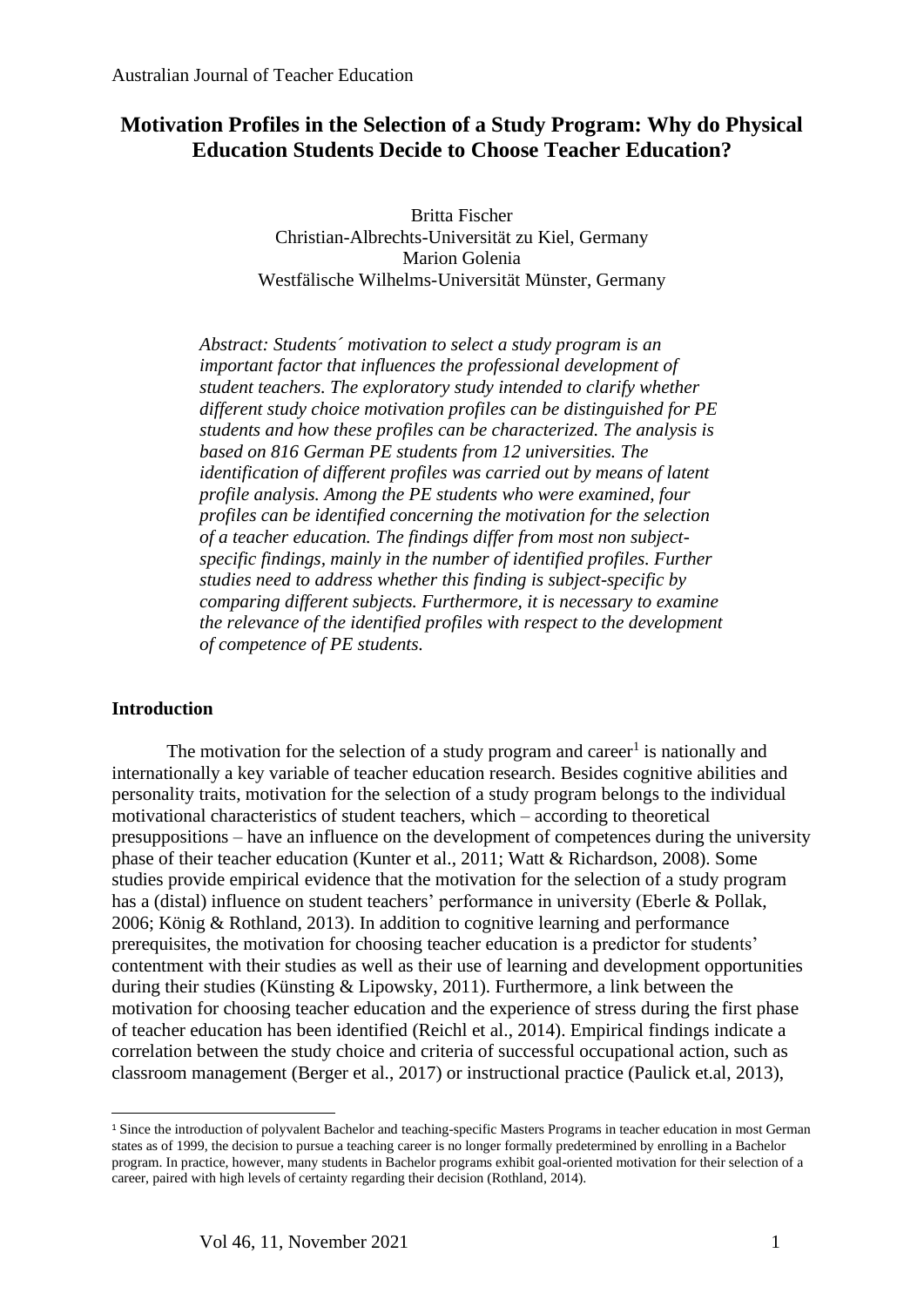but also with regard to indicators of professional engagement (Lauermann et al., 2017). Thus, the motivation for the selection of a study program is also relevant for the later career. Consequently, it is also considered a relevant factor in the discussion concerning the selection and recruitment of teachers.

The various motivations for choosing teacher education can be assigned to intrinsic and extrinsic motivations. Overall, with regard to professional development and professional behaviour, intrinsic motivations are considered positive, whereas the findings are less clear for extrinsic motivations (Dörrenbächer-Ulrich et al., 2019). However, a variable-centred approach ignores the fact that intrinsic and extrinsic motivations are not mutually exclusive and that, consequently, different combinations with different effects – due to compensation effects – are conceivable at the individual level (Dörrenbächer-Ulrich et al., 2019). Personcentred approaches provide a foundation for a more differentiated view on the motivational starting point of student teachers. Accordingly, in the non-subject-specific research on the motivation for choosing teacher education, the focus is now increasingly on person-centred approaches that make it possible to analyse the heterogeneity between prospective teachers (Affolter et al., 2015; König et al., 2018).

Present studies, which use a person-centred approach to identify the motivation for the selection of a study program, can show different motivation profiles among student teachers (Affolter et al., 2015; Biermann et al., 2019; Billich-Knapp et al., 2012; Dörrenbächer-Ulrich et al., 2019; Kiel et al., 2015; König et al., 2018; Thomson et al. 2012; Weiß et al., 2016). Although three profile solutions outweigh the others, one cannot speak of consistent findings regarding the profile characteristics (König et al., 2018). Subject-specific analyses are a research desideratum, especially for student teachers with the subject physical education (PE). Up to now, there have been no person-centred analyses of the motivation for choosing teacher education by this group of student teachers. Nevertheless, it can be assumed that PE students – like other students – do not represent a homogeneous subgroup of student teachers. At least person-centred analyses of other individual prerequisites of competence acquisition show that different subgroups of German PE students can be differentiated and consequently there is no homogeneity with regard to a combination of characteristics (Fischer & Raven, 2018; Fischer et al., 2018). In addition, qualitative studies also indicate a certain heterogeneity, at least among PE teachers. For example, Hapke (2017) was able to identify different types of PE teachers with regard to their subject didactic orientations. Differences in identifiable profile characteristics compared to student teachers of other subjects are also conceivable. Variable-centred studies point to differences in the relevance of motivations for choosing teacher education between PE students and student teachers of other subjects (Fischer et al., 2019). Thus, in a first step it is the aim of this study to examine which motivation profiles concerning the selection of a teacher education can be identified for PE students at the beginning of their studies.

When researching the motivations for choosing teacher education, it is important to bear in mind that in Germany, students who have decided to studied PE as a subject must study at least one other subject and also complete an educational science component. In the educational science components, students explore issues of teaching and learning, educating, assessing and advising, and innovating in a non-disciplinary manner. The teaching subjects are chosen before the start of the study program, whereby there are partly educational policy restrictions regarding the combination of subjects. Consequently, a distinction must be made among first-year students between a general motivation for choosing teacher education and the teaching profession and a motivation for choosing individual teaching subjects. The focus of this study is the motivation of PE students for taking up a teacher education, but not the specific reasons for choosing the subject PE. This differentiation appears to be significant for the investigation of study choice motivations of PE students in Germany due to the multi-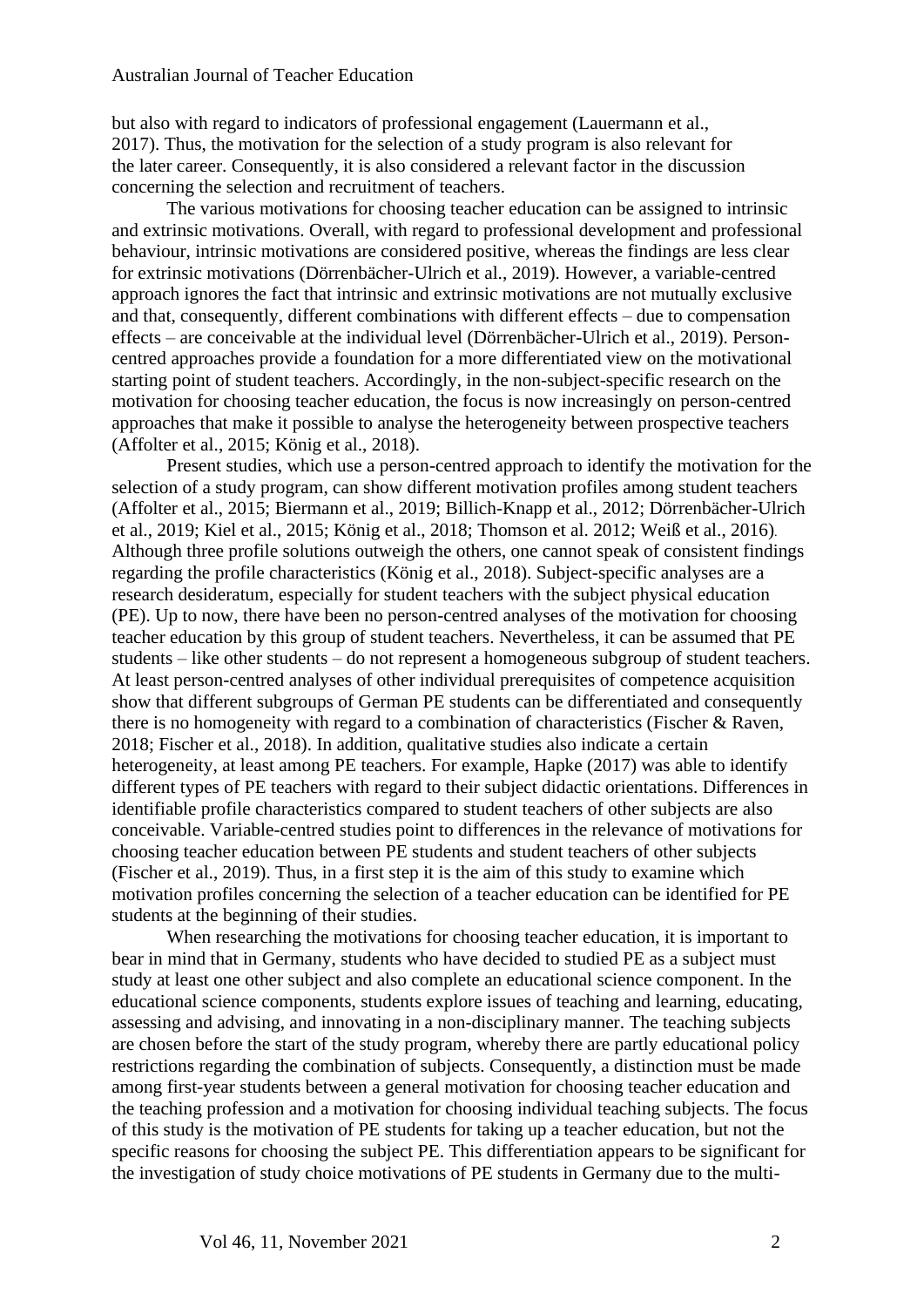subject study, although studies are still lacking the evidence how selective or independent the two choice decisions are from each other. In specialist literature one can find studies on the motivation of PE students that explicitly differentiate between the motivation for choosing teacher education and the motivation for choosing the subject PE (Heim, 1996) or at least take general teaching-related motivations and the PE teaching component of the job into account (Spittle & Spittle, 2014; Tosheva, 2016). It should also be pointed out that, due to the federal education system in Germany, there is no uniform teacher education system beyond the requirement to study at least two teaching subjects. The models differ in terms of whether school-levels specific courses (e.g. Secondary Education Level) or school-form-specific courses of study (e.g. Realschule) are to be completed and whether they are so-called undergraduate programs (state examination degree) or consecutive programs (polyvalent Bachelor's degree followed by a teaching profession-specific Master's degree). The entrance requirement is the so-called Abitur, which is the highest school-leaving qualification in Germany. With regard to the motivation for choosing teacher education, it should also be taken into account that the teaching profession in Germany offers a high level of job security and is mostly accompanied by a civil service appointment after a corresponding education. Compared to a sport-related field of activity outside school, the remuneration for teachers who teach PE in particular can be described as good (Menzel & Hartmann-Tews, 2015). Outside the classroom, teachers in Germany have the possibility to organise their time quite freely.

#### **Profiles in the Motivation for the Selection of a Teacher Education**

Recently, some studies have been published that carry out person-centred analyses. However, in addition to motivational factors, other factors such as living conditions (Chin  $\&$ Young, 2007), professional plans, satisfaction level, demographic characteristics and perceptions (Watt & Richardson, 2008), security of career choice (Weiß et al., 2011), knowledge and beliefs (Gramzow et al., 2011), self-esteem, self-efficacy and lifestyle (Boeger, 2016) as well as teacher personality and integration into higher education (Dietrich & Latzko, 2016) are taken into account to identify profiles.

Currently eight studies can be identified, which are carried out with student teachers and which only use study and career choice motivations for profile identification (Tab. 1). Regarding the number of determined profiles respectively classes or clusters, these studies show a clear trend towards a three-profile solution. Only two studies identify a four-profile solution (Dörrenbächer-Ulrich et al., 2019) or five class solution (König et al., 2018). However, the five classes are summarized by the authors due to the class size to three classes as well.

The profiles identified in the studies show differences and similarities in terms of their characteristics. It should be noted, however, that a comparison is fundamentally difficult, since the seven studies use six different survey instruments, which have a quite different way of determining the number and content of factors. In addition, different statistical methods are used for person-centred analysis. The following striking similarities can be observed:

All studies identify a profile, in which intrinsic motivations for the selection play a predominant role, while aspects of extrinsic motivation are of less importance. Within this type of profile, the studies differ in ranking either the pedagogical and subject specific motives as highly significant (Kiel et al., 2015; Weiß et al., 2016) or mainly the pedagogical and to a lesser extent the subject specific motivations as relevant for the selection (Affolter et al., 2015; Billich-Knapp et al., 2012). The motivational premises of those profiles are estimated to be more advantageous by the authors, in view of the accomplishment of teacher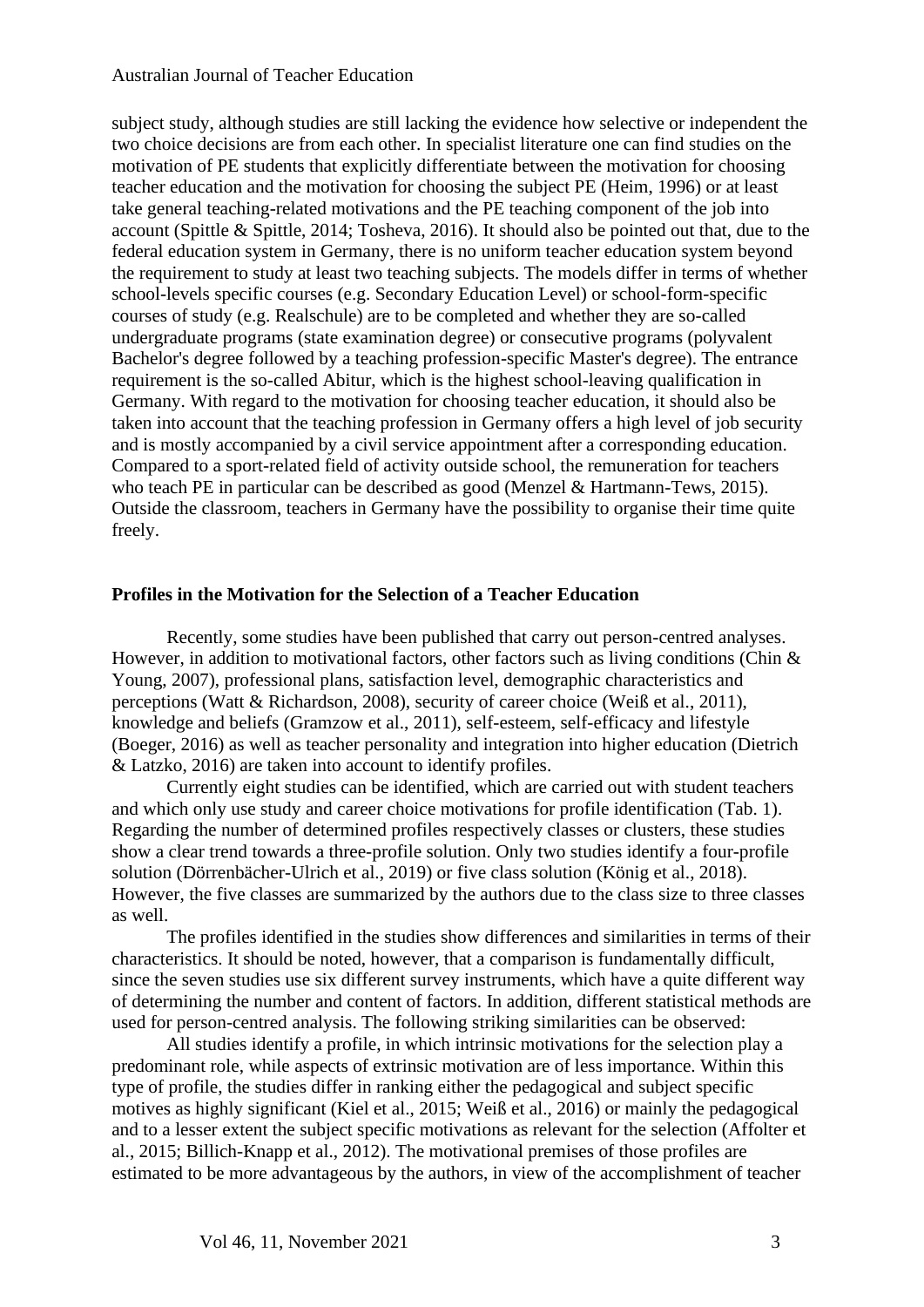education (or future professional requirements). Furthermore, the percentage of this type of profile among students differs clearly with 16.7% to 54.0% depending on the respective study.

Seven of the eight studies established a profile showing fewer manifestations of the intrinsic or all facets of motivation for the selection of studies compared to other profiles, partly combined with a selection based on the expectation of little difficulty of teacher education (e.g. Billich-Knapp et al., 2012; Dörrenbächer-Ulrich et al., 2019) or with the highest measurements values for the selection of a teacher education as a fallback option (König et al., 2018). The authors rank the motivational characteristics of this type of profile critical or disadvantageous in regard to the accomplishment of the teacher education or its subsequent impact upon the teaching profession. The percentage of this type of profile among students varies from 8.7% to 48.4% in the studies.

In seven of the eight studies a profile that is characterized by (very) high expression of intrinsic motivations for the selection alongside with medium to high meaning of extrinsic motivations for the selection, was detected. Billich-Knapp et al. (2012) rank this motivational characteristic as beneficial or even ideal looking at the teacher education and the future profession2. In the studies, the percentage of students with this type of profile varies considerably from 24.1% to 58.8 %.

Only the study with the four profile solution determines a profile with consistently low scores in all intrinsic as well as extrinsic scales. In the study 15.7% of the students can be assigned to this profile (Dörrenbächer-Ulrich et al., 2019).

<sup>2</sup> The studies cited partly base their assessment of motivational profile relevance on variables used for validation (e.g. studyand performance motivation; knowledge; personality features).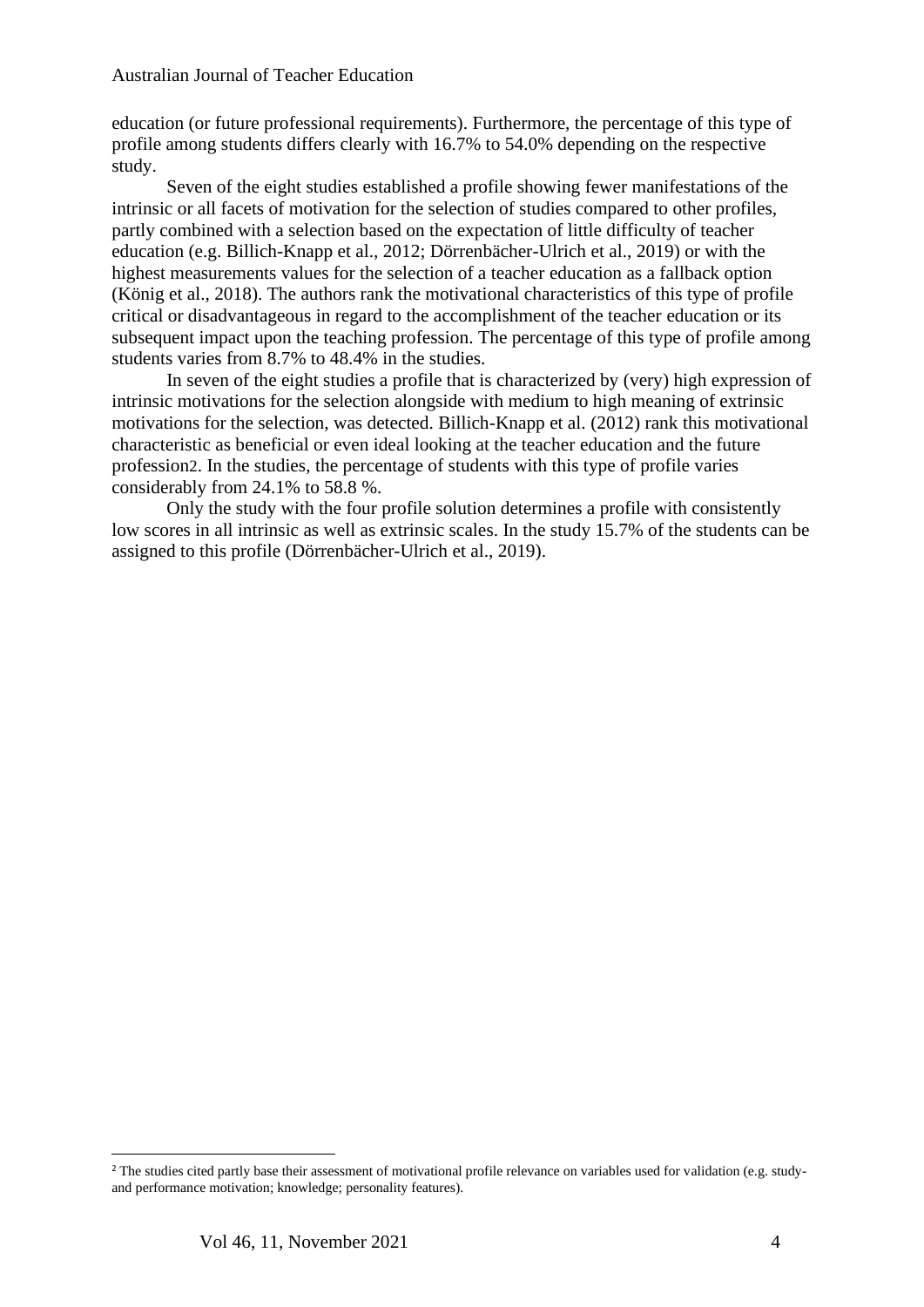| Criteria                           | Kiel et al. (2015)                                                         | Weiß et al.<br>(2016)                                   | Billich-Knapp et<br>al. (2012)                  | Dörrenbächer-<br>Ulrich et al.<br>(2019)                              | Biermann et al.<br>(2019)                                   | König et al.<br>(2018)                                               | Affolter et al.<br>(2015)                                                                                         | Thomson et<br>al. (2012)                                               |
|------------------------------------|----------------------------------------------------------------------------|---------------------------------------------------------|-------------------------------------------------|-----------------------------------------------------------------------|-------------------------------------------------------------|----------------------------------------------------------------------|-------------------------------------------------------------------------------------------------------------------|------------------------------------------------------------------------|
| County                             | Germany                                                                    | Germany                                                 | Germany                                         | Germany                                                               | Germany                                                     | $Germany +$<br>Austria                                               | Switzerland                                                                                                       | <b>USA</b>                                                             |
| Number of<br>universities/TTC      |                                                                            | $\overline{4}$                                          |                                                 |                                                                       | 2                                                           | $19 + 11$                                                            | 16                                                                                                                |                                                                        |
| Sample (N)                         | 1490                                                                       | 482                                                     | 209                                             | 312                                                                   | 801                                                         | $4402 + 1585$                                                        | 1394                                                                                                              | 215                                                                    |
| Semester                           | Semester 1+2                                                               | Semester 1+2                                            | Semester 1                                      | $M = 4.8$<br>(SD 3.44)                                                | $M = 4.6$<br>(SD 3.17)                                      | Semester 1                                                           | Semester 1                                                                                                        | Freshman up<br>to Senior                                               |
| Study program                      | SE (22.6%)<br>PS (19.7%)<br>GS-M (6.9%)<br>GS-R $(8.9\%)$<br>$GS-G(41.9%)$ | ECE (39%)<br>PS (45.6%)<br>SE (15.4%)                   | PS (100%)                                       | PS (16.7%)<br>SEL I (18.3%)<br>$SEL I + II$<br>$(57.1\%)$<br>VS(6.7%) | PS (43.7%)<br>SEL I (29.3%)<br>SEL II (26.9%)               | $\ast$                                                               | PS (87.2%)<br>SEL I (12.8%)                                                                                       | Specification:<br>different study<br>directions and<br>specializations |
| Subjects                           | not named                                                                  | not named                                               | not named                                       | not named                                                             | Different (not<br>named)                                    | $\ast$                                                               | Mathematics                                                                                                       | not named                                                              |
| Gender<br>(Percentage of<br>women) | 74.8%                                                                      | 89.4%                                                   | 84.2%                                           | 67%                                                                   | 78.5%                                                       | $\ast$                                                               | 86.2% (PS)<br>61.2 % (SEL I)                                                                                      | 80%                                                                    |
| Age in years (M<br>(SD) or range)  | 21.2(3.35)                                                                 | 22.0(4.44)                                              | 21.16(3.31)                                     | 22.8(4.55)                                                            | 22.7(4.29)                                                  | Not specified                                                        | Not specified                                                                                                     | 18-41                                                                  |
| Questionnaire                      | Career choice<br>motives scale<br>(own<br>construction)                    | Career choice<br>motives scale<br>(own<br>construction) | <b>FEMOLA</b><br>(Pohlmann $&$<br>Möller, 2010) | modified<br><b>FEMOLA</b><br>(Pohlmann $&$<br>Möller, 2010)           | modified<br><b>FEMOLA</b><br>(Pohlmann $&$<br>Möller, 2010) | Fit-Choice Scale<br>(König $&$<br>Rothland, 2012,<br>German Version) | Study choice<br>motives (Denzler<br>& Wolter 2008)<br>and Career<br>choice motives<br>scale (own<br>construction) | Reasons for<br>Teaching<br>Scale<br>(Kyriancou et<br>al., 1999)        |
| Determined<br>Profils/Cluster      | 3                                                                          | 3                                                       | 3                                               | $\overline{4}$                                                        | 3                                                           | 3(5)                                                                 | 3                                                                                                                 | 3                                                                      |

**Table 1: Sample overview of previous studies with profile analyses on study choice motivation. Annotation: ECE = early childhood education, GS-G = grammar school (higher secondary school/"Gymnasium"), GS-M = middle school (lower secondary school/"Mittelschule"), SEL I = secondary education level I, SEL II = secondary education level II, PS = primary school, GS-R = middle school (intermediate secondary school/"Realschule"), VS = vocational school, SE = special education; \*Indicated that in terms of the factor this is a representative sample for the respective target population; TTC = teacher training colleges**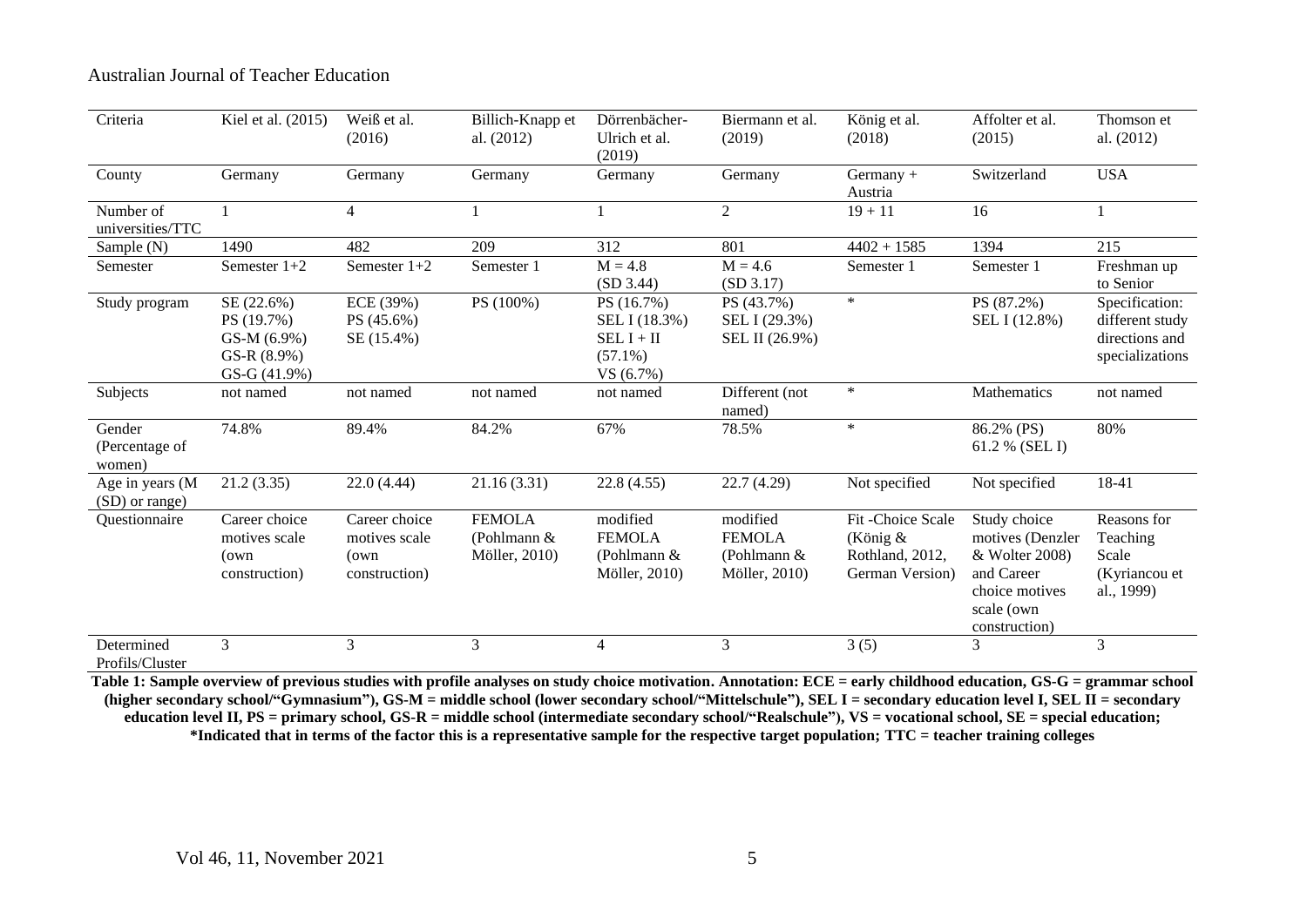#### **Expectancy-Value Theory**

The expectancy-value model developed by Eccles and her colleagues (Eccles, 2005; Wigfield & Eccles, 2000) is a commonly used theoretical framework to describe and explain educational career decisions, such as the participation in a teacher training program. It is assumed that decisions are influenced directly by the expectation to be able to successfully carry out an activity and by the value that is attributed to an activity or the achievement of objectives. The expectancy component refers to the assessment whether and how well a task can be mastered. It largely depends on the self-concept of one's own abilities and the perceived difficulty of the task. Transferring this to the decision to study teaching, it depends on the teacher selfconcept and the anticipated difficulty of the studies. The value component reflects whether the task or the engagement with a subject matter is an incentive for the person. This includes the aspects of interest and usefulness. Interest as an intrinsic value refers to the content as well as to the execution of a task and its related affects. Transferring this to the motivation for choosing teacher education, these are pedagogical and subject specific interests. The usefulness refers to the consequences of mastering a task in the sense of its contribution to the achievement of objectives (Eccles, 2011), in this particular case the usefulness of the teaching profession regarding financial and leisure related objectives. In addition, other factors, such as a person's stable characteristics or the beliefs and the behaviour of their social environment, can influence the decision directly and/or with the help of expectancy and value components (Eccles, 2011).

In research on the motivation for the selection of a study program, such factors influencing the choice of study program are also differentiated into intrinsic and extrinsic motivations. Intrinsic motivations are prevalent if decisions are made due to the study program or the pursued teaching career. Extrinsic motivations are prevalent if decisions are based on incentives or considerations of benefits which are linked to the study program or the pursued career (Pohlmann & Möller, 2010; Thomson et al., 2012). Further aspects which are examined in this context are the selection of a teacher education as a fallback option or influences of the social environment on the decision (Pohlmann & Möller, 2010; Rauin & Meier, 2007; Richardson & Watt, 2006).

#### **Objectives and Assumptions**

This study takes up the previous research results by examining whether different motivation profiles in the selection of a teacher education can be identified for students studying PE. It is assumed that like other student teachers PE students take up a teacher education due to a combination of various reasons which differ qualitatively and quantitatively. Due to largely missing subject-specific findings, it is impossible to make justified assumptions what number of motivation-profiles and their specific characteristics exist. Therefore, the approach is explorative.

## **Method**

## **Sample**

The research sample of this analysis consists of PE students in the first semester at 12 German universities (Tab. 2), who were surveyed concerning their motivation for choosing teacher education in the first weeks of their studies (mostly in the context of courses). The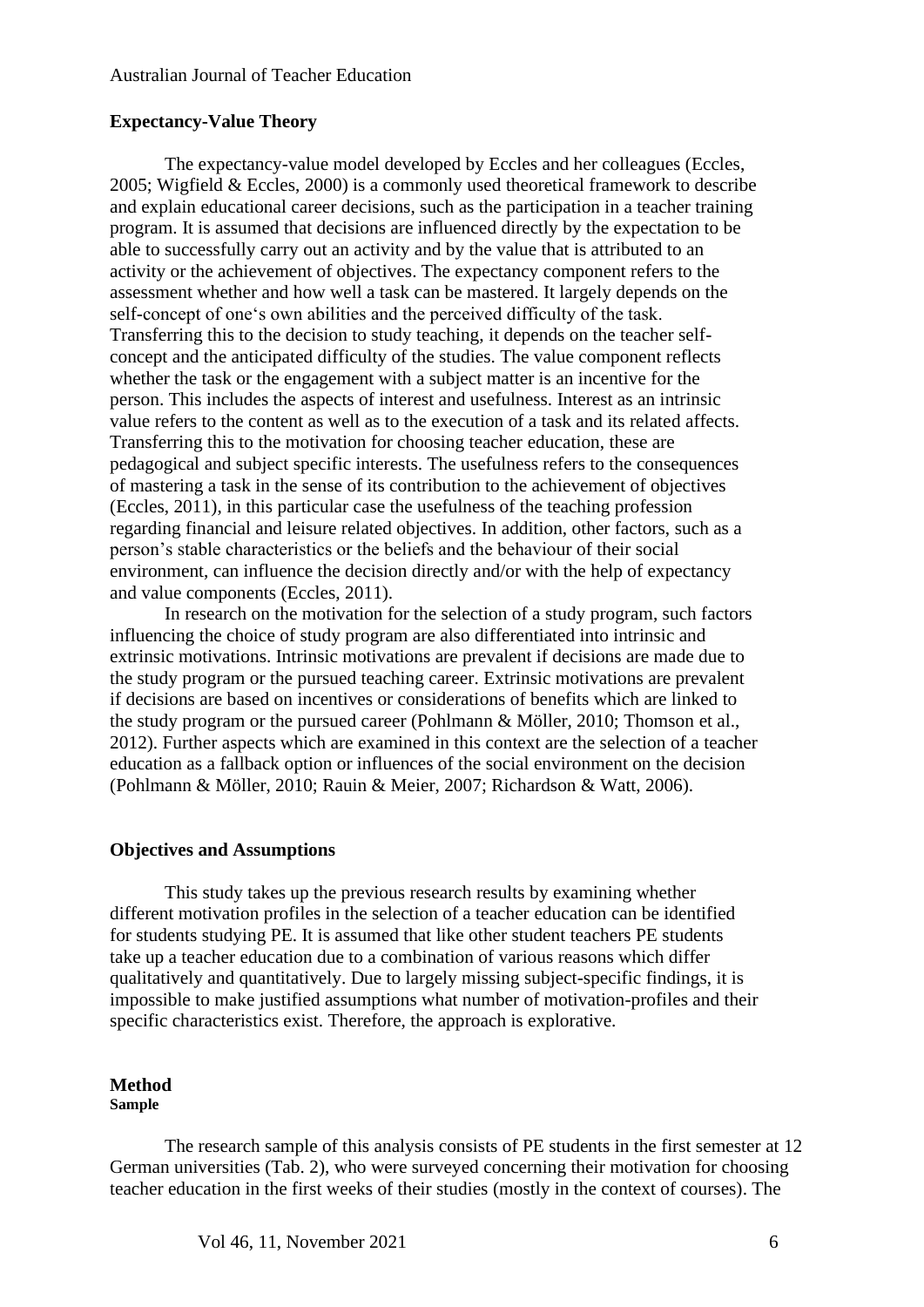survey was conducted with either an online or a paper version of the questionnaire. Out of the 878 students who were surveyed in two studies, 62 participants were excluded from further analysis due to missing values. The final sample of 816 students is made up of 57% male students and 43% female students. This gender distribution is characteristic for PE students (Statistisches Bundesamt, 2016). The average age of the participants is 20.6 years  $(SD = 2.24;$ 17–38 years). Concerning the pursued type of teaching degree, most of the surveyed students (66.3%) pursue a teaching degree for higher secondary schools (Gymnasium or Gesamtschule; secondary education level II), followed by a teaching degree for lower secondary schools (Haupt-, Werkreal-, and Realschule; secondary education level I) with 13%, and finally a teaching degree for primary schools with 10.1%. 7% of the surveyed students pursue a teaching degree for vocational schools and 3.4% pursue a teaching degree for special education.

| University  | Sample | Gender   | Age            |                              | Teaching direction of students |               | Baccalaureate |                |           |
|-------------|--------|----------|----------------|------------------------------|--------------------------------|---------------|---------------|----------------|-----------|
|             | (N)    | $(%$ .   | M(SD)          | $(\%)$                       |                                |               |               |                | grade     |
|             |        | only for |                |                              |                                |               |               |                | M(SD)     |
|             |        | women)   |                |                              |                                |               |               |                |           |
|             |        |          |                | <b>PS</b>                    | <b>SELI</b>                    | <b>SEL II</b> | VS            | <b>SE</b>      |           |
| Augsburg    | 74     | 74.3     | 19.95 (2.00)   | 59.5                         | 10.8                           | 29.7          | ٠             | $\blacksquare$ | 2.4(0.53) |
| Bochum      | 27     | 37.0     | 20.15 (1.32)   | $\qquad \qquad \blacksquare$ | ۰                              | 100           |               | ۰              | 2.6(0.41) |
| Dortmund    | 139    | 41.7     | 21.02 (2.49)   | 12.3                         | 13.8                           | 52.2          | 10.9          | 10.9           | 2.6(0.55) |
| Frankfurt   | 14     | 28.6     | 21.54 (3.91)   | 21.4                         | 35.7                           | 35.7          | ٠             | 7.1            | 2.3(0.57) |
| Heidelberg  | 37     | 45.9     | 20.73 (1.56)   | ۰                            | ۰                              | 100           | ٠             | ۰              | 2.3(0.50) |
| Heidelberg  | 6      | 83.3     | 20.17(2.13)    | 66.7                         | 33.3                           | ٠             |               |                | 2.6(0.26) |
| (TTC)       |        |          |                |                              |                                |               |               |                |           |
| Kiel        | 71     | 38.0     | 20.93 (2.07)   | $\overline{\phantom{m}}$     | 1.4                            | 88.7          | 9.9           |                | 2.6(0.50) |
| Marburg     | 70     | 34.7     | 20.30 (1.81)   | $\qquad \qquad \blacksquare$ | ۰                              | 100           | ۰.            |                | 2.5(0.50) |
| Münster     | 105    | 50.5     | 20.20 $(1.57)$ | 8.6                          | 17.1                           | 71.4          | 2.9           | ۰              | 2.4(0.55) |
| Paderborn   | 100    | 30.0     | 20.59(2.18)    | 1.0                          | 31.0                           | 43.0          | 25.0          | ۰              | 2.8(0.49) |
| Potsdam     | 27     | 51.9     | 19.74 (1.73)   |                              | 11.1                           | 88.9          | ٠             |                | 2.0(0.61) |
| <b>DSHS</b> | 146    | 37.2     | 20.92 (2.76)   | 2.8                          | 13.1                           | 71.0          | 4.8           | 8.3            | 2.5(0.57) |
| Köln        |        |          |                |                              |                                |               |               |                |           |

**Table 2: Overview of the sample composition by university. Annotation: PS = primary school, SEL I = secondary education level I, SEL II = secondary education level II, VS = vocational school, SE = special education, TTC = teacher training colleges, DSHS = German Sport University**

#### **Survey Instrument**

The motivation for choosing teacher education was recorded using the empirically reviewed survey instrument FEMOLA, which considers study- and occupational-related motivations. The version which was used in the panel for teacher education (Kauper et al., 2012) was utilized in this study. This survey instrument is based on the expectancy-value theory, a motivation-psychological model which asserts that the expectation of being able to perform a task and the value which is ascribed to this task are proximal predictors of decisions (Retelsdorf & Möller, 2012). In order to measure the expectancy component, the participants' perceived teaching ability, which is also known as teacher-related self-concept (example item: "… I can convey subject-specific contents in an interesting manner"), as well as the perceived low task difficulty (example item: "…the study program is not very difficult") are assessed. The educational interest (example item: "… I enjoy working with children and adolescents"), the subject-specific interest (example item: "… I want to learn more about my subjects"), and the perceived utility (example item: "… I can maintain my social contacts due to the flexible working hours of the teaching profession") make up the value component. Social influences, such as the advice of teachers or friends, constitute another component (example item: "...my family recommended that I take up a teaching program") (Pohlmann & Möller, 2010). The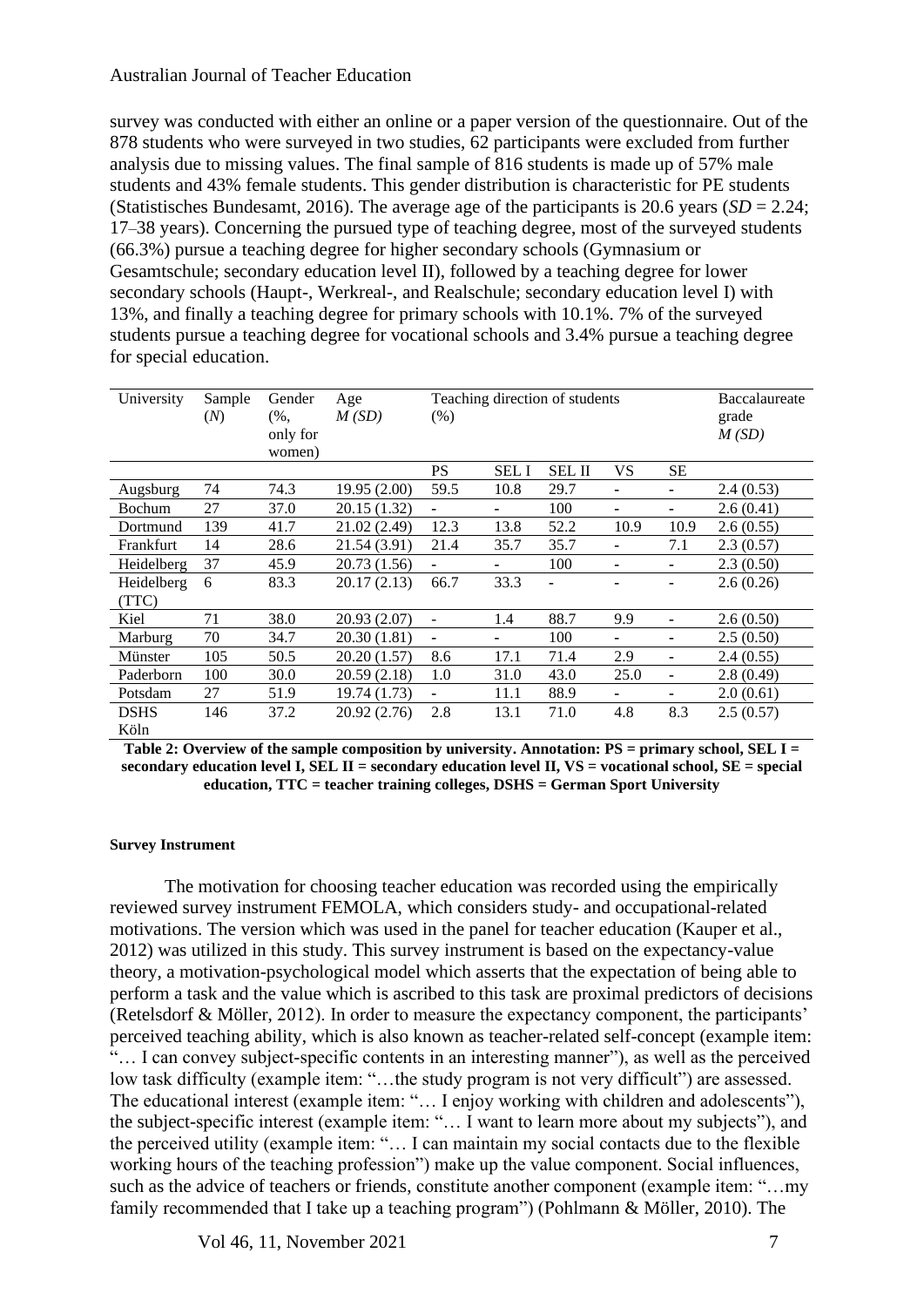factors can, furthermore, be divided into intrinsic (educational interest, subject-specific interest, beliefs in teaching ability) and extrinsic motivations (utility, perceived low difficulty of the study program, social influences).

The original wording of the items was used in this study. The participants marked their self-assessments on a four-point Likert scale with the end points 1 (*does not apply at all)* to 4 (*fully applies*) using the item prefix "I selected a teacher education because…". Table 3 displays the descriptive statistical values of the scales and their intercorrelations.

|                   |      |     | intercorrelations |             |         |         |         |      |      |
|-------------------|------|-----|-------------------|-------------|---------|---------|---------|------|------|
| motivation facets | M    | SD  | Alpha             | r it        |         |         |         |      |      |
| 1.EI              | 3.45 | .44 | .84               | $.48 - .74$ |         |         |         |      |      |
| 2. SSI            | 3.21 | .47 | .60               | $.32 - .47$ | .334    |         |         |      |      |
| 3.TA              | 3.16 | .46 | .74               | $.38 - .58$ | .443    | .344    |         |      |      |
| 4. UT             | 3.01 | .55 | .86               | $.52 - .69$ | .129    | .208    | .117    |      |      |
| 5. LDSP           | 1.76 | .61 | .70               | $.38 - .62$ | $-.139$ | $-.071$ | $-.121$ | .282 |      |
| 6. SI             | 2.53 | .63 | .78               | $.37 - .60$ | .125    | .170    | .190    | .428 | .331 |

**Table 3: Means, standard deviations, reliability, item-total correlations and intercorrelations of the subscales description. Annotation: EI = educational interest, SSI = subject-specific interest, TA = perceived teaching ability, UT = utility, LDSP = perceived low difficulty of the study program, SI = social influences; all intercorrelations (Pearson correlation, 2-tailed) are statistically significant (***p* **< .05)**

#### **Data Analysis**

The identification of profiles was carried out by means of latent profile analysis, which was conducted using the statistics program Mplus 8.0. The latent profile analysis groups individuals who have similar response patterns with regard to study choice motivation into homogeneous groups and maximises the difference between the groups (Dörrenbächer-Ulrich et al., 2019).

A comparison of the models with up to five profiles was conducted based on different model fit values. Since there is no single suitable measure for the evaluation of model quality, the following indices were used for the overall assessment: AIC (Akaike Information Criterion), BIC (Bayesian Information Criterion), ssaBIC (sample size adjusted BIC), a Vuong-Lo-Mendell-Rubin Likelihood-Ration-Test (VLMRT), a Lo-Mendell-Rubin Adjusted-Likelihood-Ratio-Test (LMRAT) and a Bootstrap-Likelihood-Ratio Test (BLRT). A low value of the AIC, BIC and ssaBIC indicates a higher model quality. A significant value ( $p \leq .05$ ) for the other tests indicates that the model with one class fewer should be rejected (Naujokat, 2015; Billich-Knapp et al., 2012).

Besides these values, the accuracy of the classification is also relevant: The entropy indexshould have a value above .70 (Reinecke, 2006 as cited in Roloff Henoch et al., 2015) and the class membership probabilities should have a value  $> 0.8$ (Rost, 2006). Solutions with as few classes as possible are generally to be preferred, especially compared with solutions with one or several very small classes (Geiser, 2010).

Furthermore, it was examined in how far the resulting profiles differ concerning the scales of motivation for the selection of a study program by means of an analysis of variance using the software SPSS 24. The aim of this further analysis was to statistically substantiate the content-based interpretation of the differences of the identifiable latent profiles.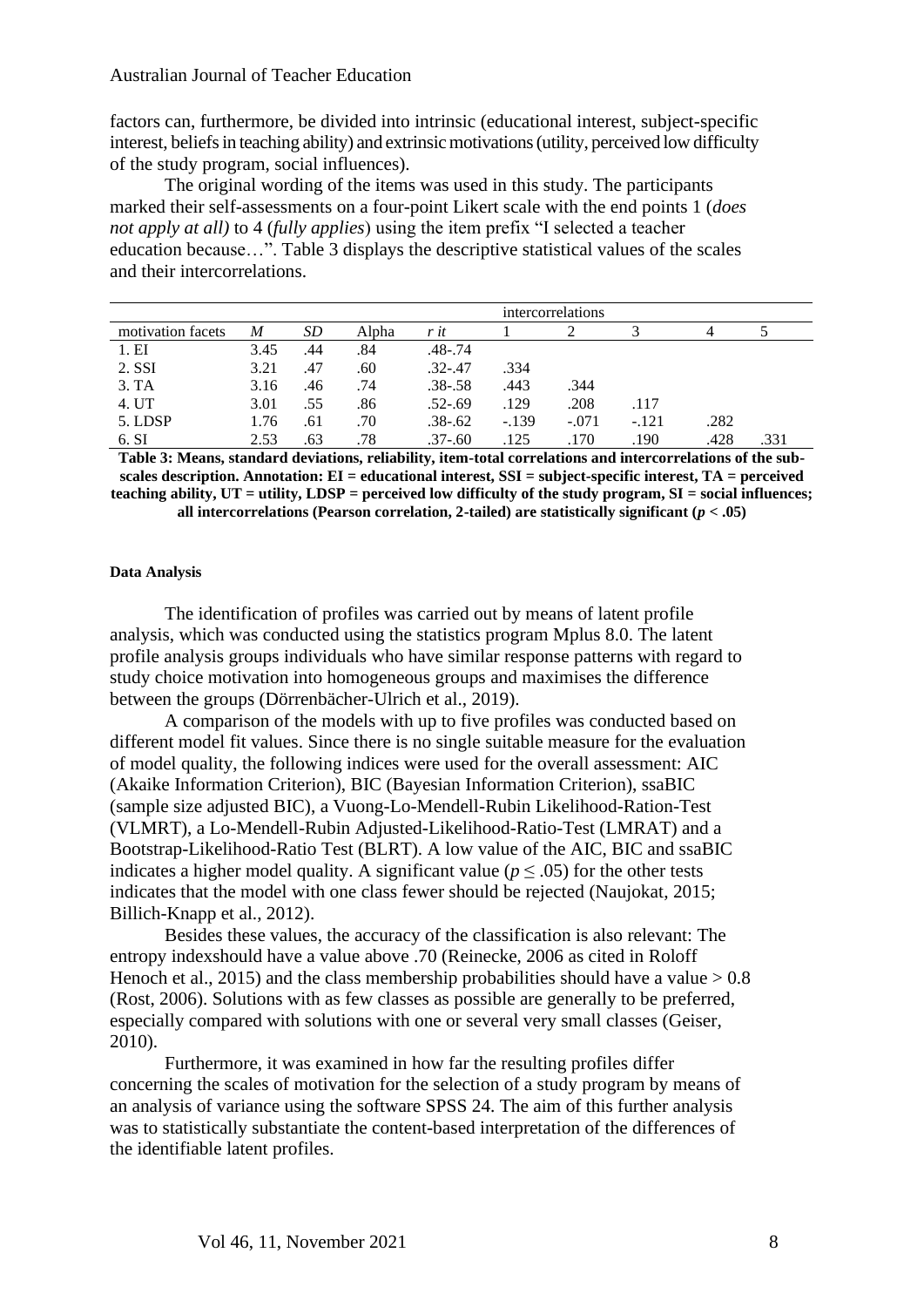## **Results**

## **Latent Profile Analysis of Motivation for Choosing Teacher Education for PE students**

The fit indices for assessing the model quality indicate an overall solution with four profiles: Table 4 shows that the AIC, BIC, and ssaBIC become smaller with a rising quantity of profiles, whereby the margin of difference decreases from the third to the fourth profile. The BLRT is significant for all solutions. In contrast, the VLMRT and the LMRAT are only significant for solutions with up to four profiles. The entropy value is  $> .70$  from a threeprofile solution. The highest value and therefor the highest level of classification accuracy exists for the four-profile solution. The average class membership probability for the threeprofile solution is .82 to .88. For the four-profile solution, there is an average classification accuracy of .84 to .89. A solution with more than four profiles is less pertinent than in this case, one profile would be comprised of a group of students who make up less than 5% of those surveyed.

| Profile | AIC      | BIC      | ssaBIC   | p VLMRT | <i>v LMRAT</i> | p BLRT       | Entropy | $< 1\%$ | $< 5\%$ |
|---------|----------|----------|----------|---------|----------------|--------------|---------|---------|---------|
|         | 7543.018 | 7599.486 | 7561.378 |         |                |              |         |         |         |
|         | 7165.279 | 7254.686 | 7194.350 | .0018   | .0020          | $\leq 0.001$ | .644    |         |         |
|         | 6907.521 | 7029.868 | 6947.302 | .0000   | .0000          | $\leq 0.001$ | .704    |         |         |
| 4       | 6846.219 | 7001.505 | 6896.710 | 0327    | .0349          | $\leq 0.001$ | .773    |         |         |
|         | 6781.670 | 6969.896 | 6842.872 | 1141    | .1184          | $\leq 0.001$ | .717    |         |         |

**Table 4: Indices for the different solutions of the latent profile analysis. Annotation:** *AIC* **= Akaike Information criterion,** *BIC* **= Bayesian Information Criterion,** *ssaBIC* **= sample size adjusted BIC,**  *VLMRT***= Vuong-Lo-Mendell-rubin Likelihood-Ration-Test,** *LMRAT* **= Lo-Mendell-Rubin Adjuste-Likelihood-Ration-Test,** *BLRT* **= Bootstrap-Likelihood-Ratio-Test**

#### **Profile Interpretation**

The four profiles in the motivation for choosing teacher education differ in qualitative and quantitative respects from the majority of available findings and can be characterized as shown in Figure 1, where the first profile features lowest levels of intrinsic motivation in comparison to the other profiles. The highest value can be found for utility aspects of the teaching profession in terms of finances and time. We label this profile utility-oriented motivation.

The results of the second profile show rather high levels of intrinsic motivation. The highest value can be found for educational interest. Even the values of subject-specific interest (interest in all subjects studied) and perceived teaching ability are well above the theoretical scale average. Extrinsic facets of motivation are less pronounced in comparison. The desire to take up a study program with perceived low difficulty has the lowest relevance for the selection of a teacher education. The profile can best be described as a mainly pedagogical motivation.

Concerning the third profile, the results show values above the theoretical scale average for educational interest, subject-specific interest (interest in all subjects studied) and perceived teaching ability. Furthermore, the value of factor utility is similar to the intrinsic facets. The results for social influences show values just above the theoretical scale average. Against this background, a suitable profile name is balanced motivation.

Profile four exhibits the highest values for intrinsic facets of motivation for choosing teacher education in comparison to the other three profiles. Furthermore, utility aspects and social influences are of rather high importance in the decision to take up a teacher education for PE students in this profile than for students of other profiles. The values are clearly above the theoretical scale average. In this respect, the profile (also in contrast to profile three) can be labelled as balanced motivation with a pedagogical tendency.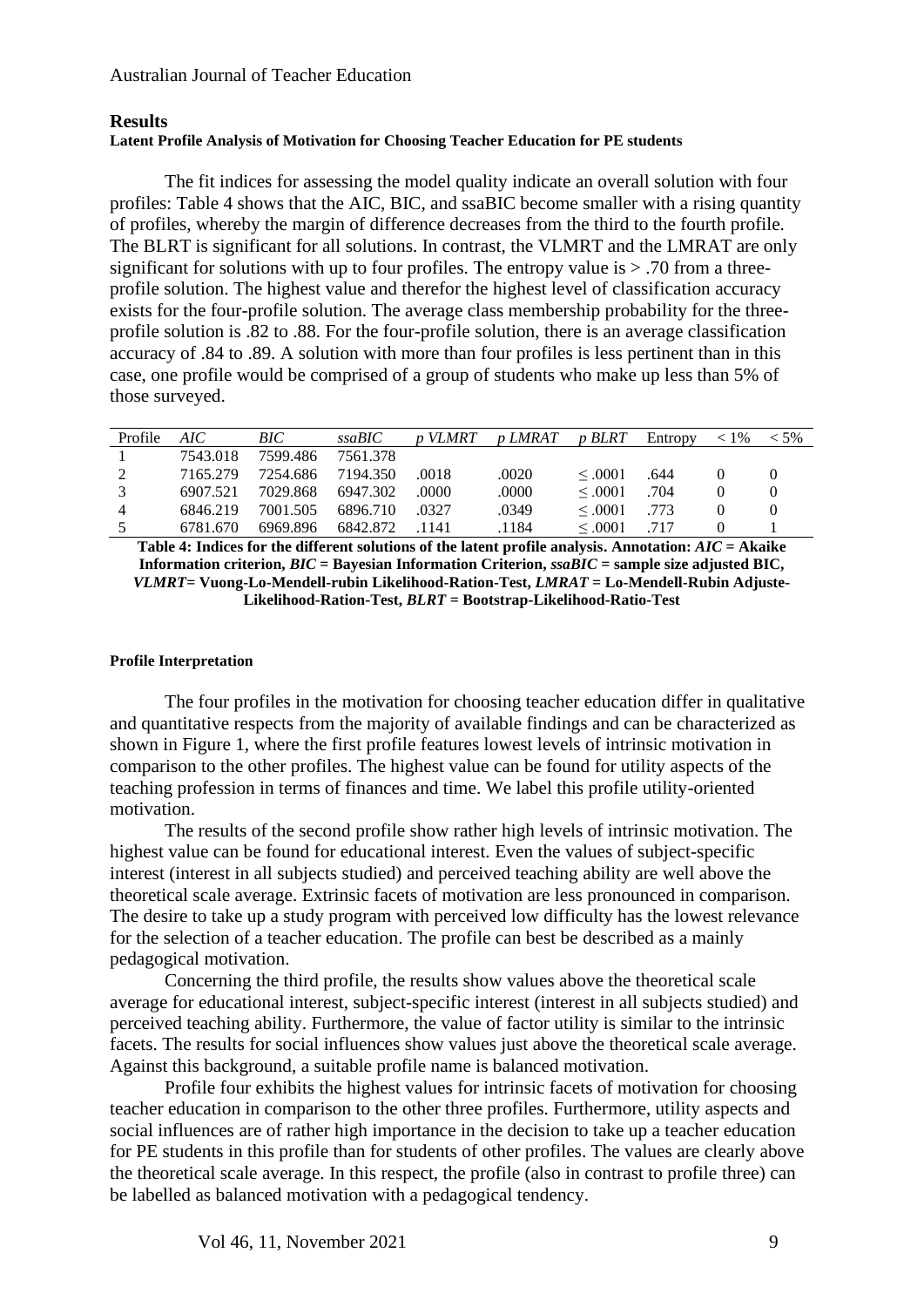



**Figure 1: Four-profile-solution for the motivation for the selection of the study program of student teachers with the subject PE. Annotation: EI = educational interest, SSI = subject-specific interest, TA = perceived teaching ability, UT = utility, LDSP = perceived low difficulty of the study program, SI = social influences**

In order to examine the previously presented differences between the identified profiles, a multivariate analysis of variance (MANOVA) was conducted, in which the profiles constituted the fixed factors and the facets of motivation for the selection of a teacher education constituted the dependent variables (Tab. 5).

|             | Profile 1  | Profile 2  | Profile 3               | Profile 4  |         |             |      |
|-------------|------------|------------|-------------------------|------------|---------|-------------|------|
|             | M(SD)      | M(SD)      | M(SD)                   | M(SD)      |         |             |      |
| EI          | 2.45(.21)  | 3.70(.22)  | 3.12(.22)               | 3.79(.20)  | 917.075 | $\leq .001$ | .772 |
| <b>SSI</b>  | 2.76(.43)  | 3.13(0.49) | 3.05(.38)               | 3.48(.42)  | 73.319  | $\leq .001$ | .213 |
| TA          | 2.72(0.47) | 3.21(.56)  | 2.93(0.38)              | 3.44 (.37) | 102.653 | $\leq .001$ | .275 |
| UT          | 2.94(0.44) | 2.44(.52)  | $2.98(.43)$ $3.35(.42)$ |            | 146.307 | $\leq .001$ | .351 |
| <b>LDSP</b> | 1.76(.60)  | 1.31(.36)  | 1.93(.57)               | 1.83(0.63) | 44.793  | $\leq .001$ | .142 |
| <b>SI</b>   | 2.22(0.48) | 1.90(.51)  | 2.52(.51)               | 2.90(.52)  | 139.166 | $\leq .001$ | .339 |

**Table 5: Presentation of the descriptive statistical values as well as the variance-analytical differences between the four profiles from the results of the latent profile analysis in the scales of the motivation for selection of study program. Annotation: EI = educational interest, SSI = subject-specific interest, TA = perceived teaching ability, UT = utility, LDSP = perceived low difficulty of the study program, SI = social influences**

Using the Hotelling trace criterion on a multivariate level, the multivariate analysis of variance indicates a significant main effect with a large effect size (Cohen, 1988) between the profiles ( $F = 220.996$ ,  $p \le 0.001$ , partial  $\eta^2 = 0.62$ ). On the level of the single profiles, the between-subject effects show significant differences between the four profiles concerning all examined facets of motivation for the selection of a study program (Tab. 3). The partial eta-squared points to a large effect size (Cohen, 1992). Five of the 36 conducted Post-Hoc Tests (Scheffé) are not significant for the comparisons of the single groups. Utility reasons do not differ between profile one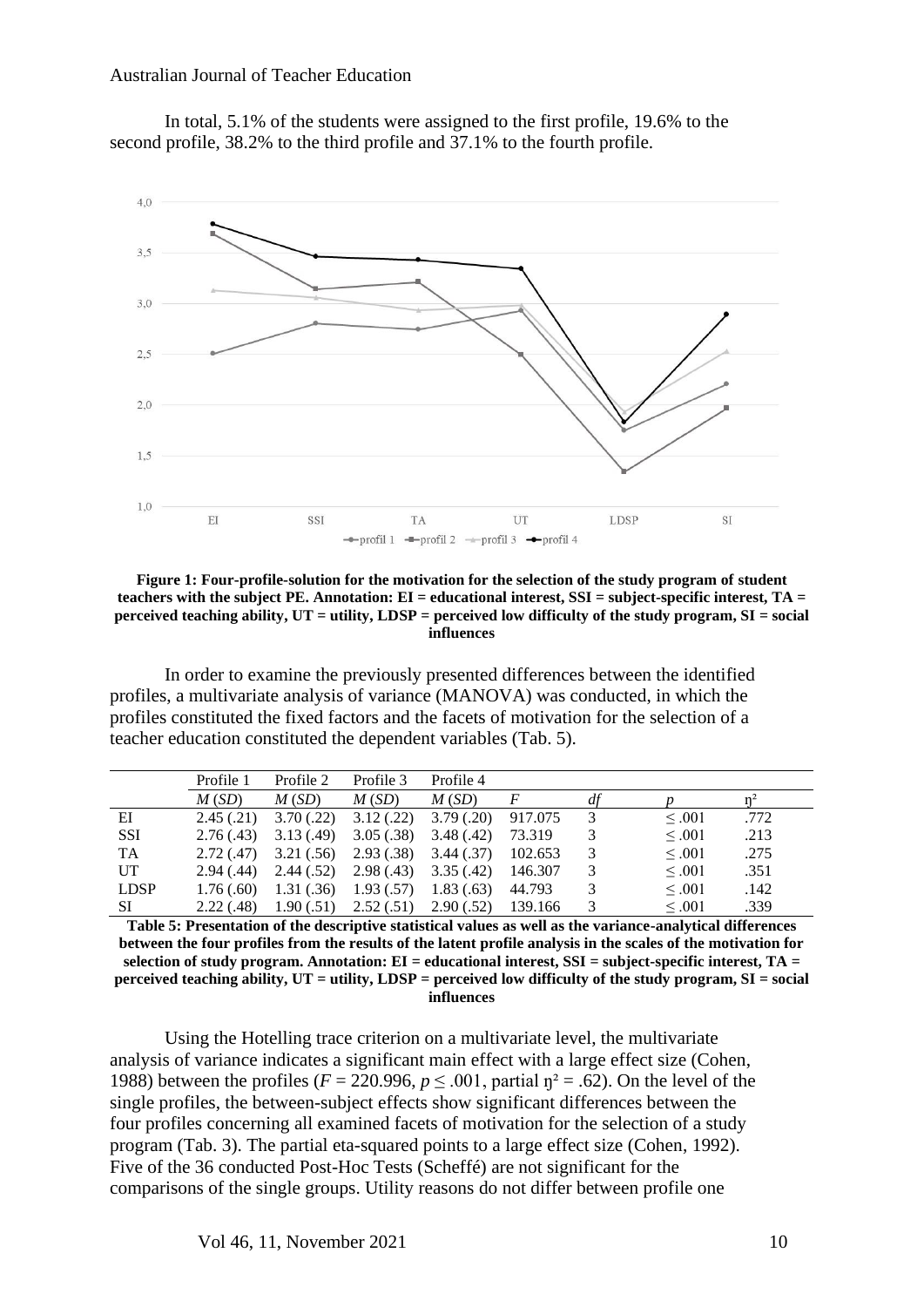(utility-oriented motivation) and profile three (balanced motivation). With regard to the individual importance of choosing with the teacher education an easier course of study, there are no significant differences between profile one (utility-oriented motivation) compared to the third (balanced motivation) and fourth profile (balanced motivation with a pedagogical tendency). This is also evident when comparing this facet of motivation between profile three (balanced motivation) and four (balanced motivation with a pedagogical tendency). The subject specific interest did not differ significantly between profile two (mainly pedagogical motivation) and three (balanced motivation).

#### **Discussion**

The aim of the study was to examine whether different motivation profiles in the selection of a teacher education can be identified for students studying PE. Using latent profile analysis, four profiles in the motivation for choosing teacher education could be identified for PE students. The findings differ from non-subject-specific findings. The majority of the studies presented in chapter 2 (Table 1) could show a differentiation of three profiles. The established four-profile-solution indicates that PE students are a heterogeneous group concerning their decision motivation. Each identified profile refers to one characteristic bundle of motivations. Contrary to variable-centred research, which revealed intrinsicpedagogical motivation of PE students as well as those of student teachers generally as the main motive for motivation of decision (Fischer et al., 2019; Fischer & Bisterfeld, 2015; Rothland, 2014; Weiß & Kiel, 2010), these results provide a foundation far more differentiated view on the motivational starting point of PE students.

The comparisons between the four-profile-solution and previous findings of student teachers without PE as a subject shows some similarities: Profile one (utility-oriented motivation) demonstrates, that some PE students consider utility more important than intrinsic facets for the selection of a study program. At the same time, intrinsic motivations are least decisive for choosing a teaching degree in the profile comparison. This finding can be linked to the results of existing studies. For example, König et al. (2018) and Dörrenbächer-Ulrich et al. (2019) also found a profile in which intrinsic motives are overall less important compared to the other profiles. PE student teachers, with utility-oriented motivation, show a motivation profile (motivation bundles), which is considered rather unfavourable in the context of teaching education research. Dörrenbächer-Ulrich et al. (2019) were able to show for a similar profile that student teachers in this profile have significantly lower scores on self-assessed profession-relevant characteristics (teacher self-efficacy, self-regulated learning) than students in profiles with high intrinsic motivation. Biermann et al. (2019) found that this group makes significantly less use of learning opportunities in the internship and assesses themselves as less competent than students in profiles with high intrinsic motivation. However, this is the smallest group of PE students in the study shown in the empirical part of the paper.

Profile two (primarily pedagogical motivation) shows a composition of decision motivations, in which intrinsic factors outweigh others, whereupon pedagogical motivations are more relevant than the interest in the chosen subjects. Extrinsic motivations are the least significant compared to the other profiles. The assumed difficulty of the teacher education is significantly less significant for PE students in this profile. A comparable composition of motivations of decision can also be proven in all eight available studies with student teachers of different teaching profession and/or subject area. PE teachers with primarily pedagogical motivation, have motivational entry requirements that are assessed as favourable with a view to education and later career.

With profile three (balanced motivation) and profile four (balanced motivation with a pedagogical tendency), two profiles can be differentiated in the present study which can be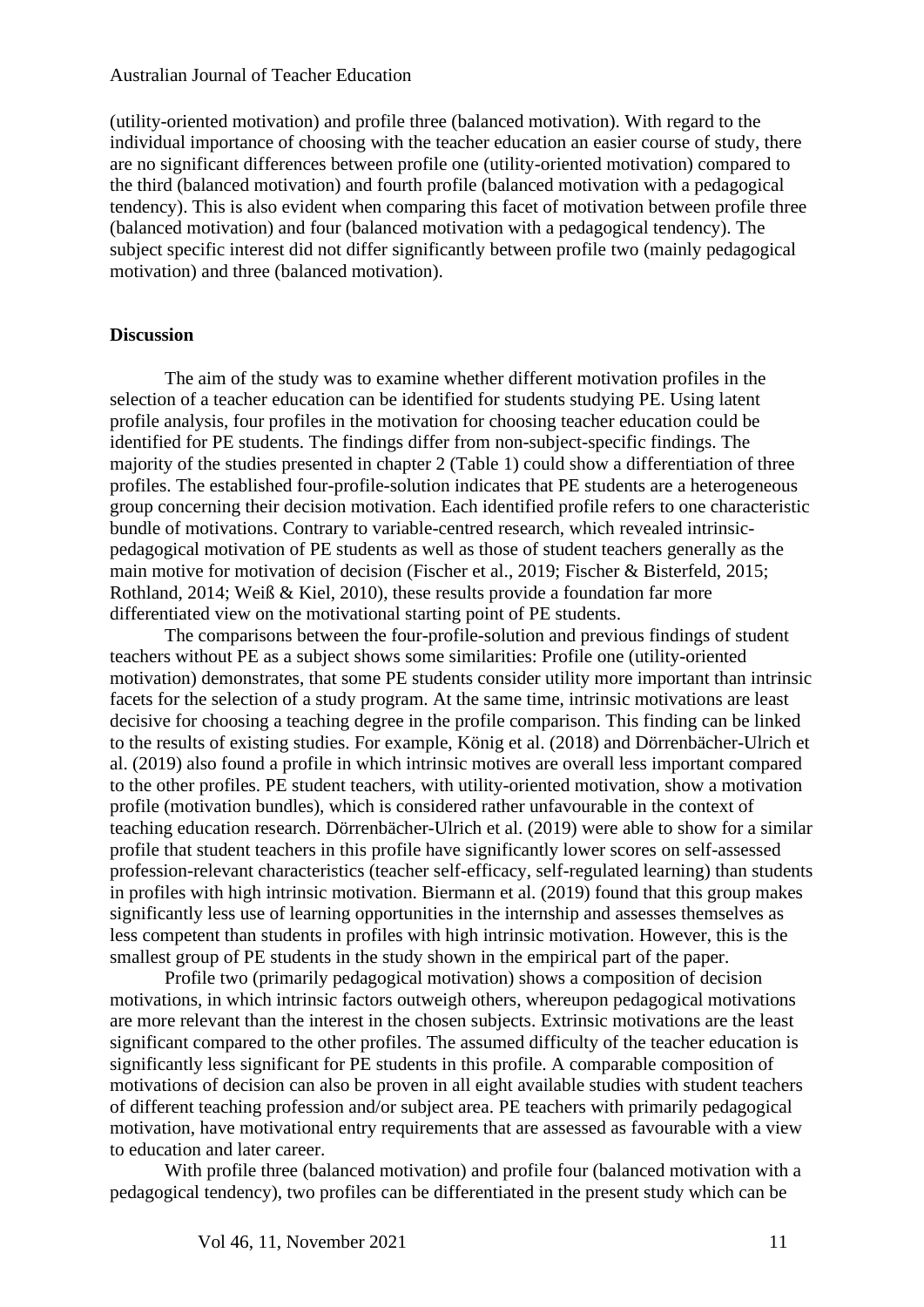described as balanced, since in addition to the high relevance of intrinsic motivations, extrinsic factors are of medium to high importance for the selection of a teacher education. Such a distinction is found in only one previous study (Dörrenbächer-Ulrich et al., 2019). Six existing studies identify motivational balanced profiles that are more similar to the identified profile four. The following characteristics match: 1) an overall very high importance of intrinsic career choice motivations, 2) a higher relevance of pedagogical motivations than subject-related motivations, whereby the differences in the individual studies are of varying clarity and 3) a likewise high importance of extrinsic career choice motivations. So far, there is only one equivalent for the identified profile three in existing studies. Dörrenbächer-Ulrich et al. (2019) have demonstrated a balanced profile among student teachers from different school types (and subjects) in which intrinsic as well as extrinsic factors are comparatively low, which clearly bears resemblance to the profile three demonstrated in this study.

Up to now, it is largely unclear, whether or to what extent the identified rather one-sided or balanced motivation profiles of PE student are related to the competence development of PE students. Existing studies, which have surveyed learning and performance motives (Affolter et al., 2015), pedagogical knowledge and professional achievements (König et al., 2018) or instructional quality in a first practical phase of their professionalisation (Biermann et al., 2019) for student teachers in general give rise to the assumption that the motivational characteristics of certain motivation profiles (motivation bundles) represent more favourable conditions for the process of becoming a teacher than others. The importance of different profiles with regard to the acquisition of competences and the professional action should be examined in greater depth in subsequent studies.

Even if the majority of previous non-subject-specific studies found a threeprofile solution for the compilation of motivations, the result of the identification of four profiles is not necessarily specific to PE students. The fact that Dörrenbacher-Ulrich et al. (2019) also identify four similar profiles argues rather against a subjectspecific orchestration of the motivation for choosing a teacher education. Future studies should go beyond the present study and investigate the question if profiles of motivation for choosing teacher education are dependent from the subject, by making a comparison between student teachers of different subjects. Here, the question whether the motivational balanced profile three with medium-high pedagogical, subject-specific and extrinsic study choice motives is typical for PE students, or if student teachers of other subjects can be associated with this profile as well, should be looked at.

In the context of PE teacher education in Germany, where student teachers always study two subjects – unlike in many other countries – different challenges are discussed with regard to entry requirements. They are relevant with regard to the subject specific interest: 1) A relatively low interest in theoretical, scientific examination of the subject (Heim, 1996), which, however, is significant in terms of professional development and, in particular, a reflective habitus. 2) The importance of intense, often competitive, prior experiences and orientations (Pilz et al., 1981) that need to be addressed and deconstructed in education (Merrem & Curtner-Smith, 2019), as they are critical for subsequent PE work in the PE classroom, especially in the face of a heterogeneous student body. 3) The naive expectations of the sport teaching profession possibly in combination with the idea of being able to turn a hobby into a profession (Baur, 1981; Bräutigam, 2003; Reinartz & Schierz, 2007) which could lead to a so-called practice shock or even to reduced educational demands on PE. Current, comprehensive studies on orientations and study motivations of student teachers in PE are lacking for German-speaking countries. It is not clear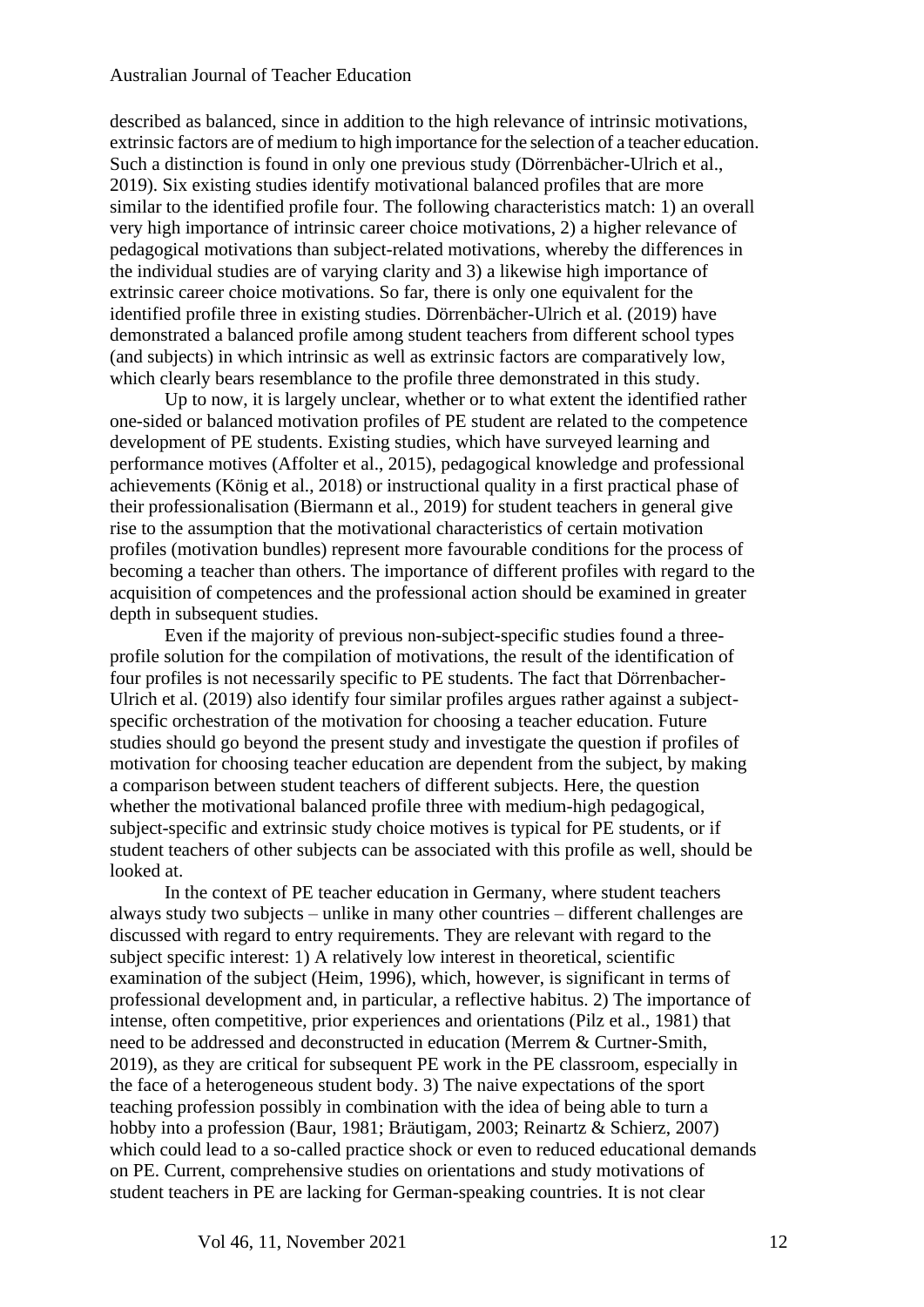whether and how the previous experiences and orientations of PE students correspond more or less to the motivation to choosing a teacher education.

Finally it is also still unclear whether the motive bundles relevant for the initial decision are more stable over time or whether they change in the course of study. Thus Butler refers to a desideratum to clarify whether "motivation[s] for teaching are rather dispositional in nature and thus not likely to change" (Butler, 2017, p. 385). This is important for two reasons: the first being the prognostic prediction of the profiles for the development of dimensions of professional competence and the occupational behaviour, and the second concerning implications for specific interventions. The present data analysis represents an important contribution in the research field of the motivation for the selection of a teacher training program, as it deals with the question of the homogeneity or heterogeneity of PE students on the person-centred level.

## **Disclosure statement**

No potential conflict of interest was reported by the authors.

## **References**

- Affolter, B., Hollenstein, L., & Brühwiler, C. (2015). Our Future Teachers: Idealistic, Realistic or Confidently Pragmatic [Unsere zukünftigen Lehrpersonen: Idealistisch, realistisch oder selbstbewusst pragmatisch]. *Beiträge zur Lehrerinnen- und Lehrerbildung, 33*(1), 69–91.
- Baur, J. (1981). *On the professional socialisation of sports teachers* [Zur beruflichen Sozialisation von Sportlehrern]. Hofmann-Verlag.
- Berger, J.-L., Girardet, C., Vaudroz, C., & Aprea, C. (2017). The motivational basis of classroom management practices and beliefs of Swiss Vocational Teachers. In H. M. G. Watt, P. W. Richardson, & K. Smith (Eds.), *Global perspectives on teacher motivation* (pp. 126–161). Cambridge University Press. <https://doi.org/10.1017/9781316225202.005>
- Biermann, A., Dörrenbächer-Ulrich, L., Grassmé, I., Perels, F., Gläser-Zikuda, M., & Brünken, R. (2019). Highly motivated, active, and competent: A person-centred investigation into career choice motivation of pre-service teachers, the use of opportunities to learn and teaching skills in field experiences [\[Hoch motiviert,](https://econtent.hogrefe.com/doi/full/10.1024/1010-0652/a000242)  [engagiert und kompetent: Eine profilanalytische Untersuchung zur Studien-](https://econtent.hogrefe.com/doi/full/10.1024/1010-0652/a000242) und [Berufswahlmotivation von Lehramtsstudierenden](https://econtent.hogrefe.com/doi/full/10.1024/1010-0652/a000242) Nutzung von Lerngelegenheiten und Kompetenzen im Praktikum]. *Zeitschrift für Pädagogische Psychologie, 33,*(3–4), 177–189. <https://doi.org/10.1024/1010-0652/a000242>
- Billich-Knapp, M., Künsting, J., & Lipowsky. F. (2012). Motivation Profiles in the Selection of a Study Program among Primary School Student Teachers [Profile der Studienwahlmotivation bei Grundschullehramtsstudierenden]. *Zeitschrift für Pädagogik, 58*(5), 696–719.
- Boeger, A. (2016). Risk Characteristics and Success Predictors of Teacher Education: Results of a Survey of first-year Students [Risikomerkmale und Erfolgsprädiktoren des Lehramtsstudiums: Ergebnisse einer Erstsemesterbefragung]. In A. Boeger (Eds.), *Eignung für den Lehrerberuf. Auswahl und Förderung* (pp. 59–90). Springer.
- Bräutigam, M. (2003). *Sports Didactics. A Textbook in 12 Lessons* [Sportdidaktik. Ein Lehrbuch in 12 Lektionen]. Meyer & Meyer.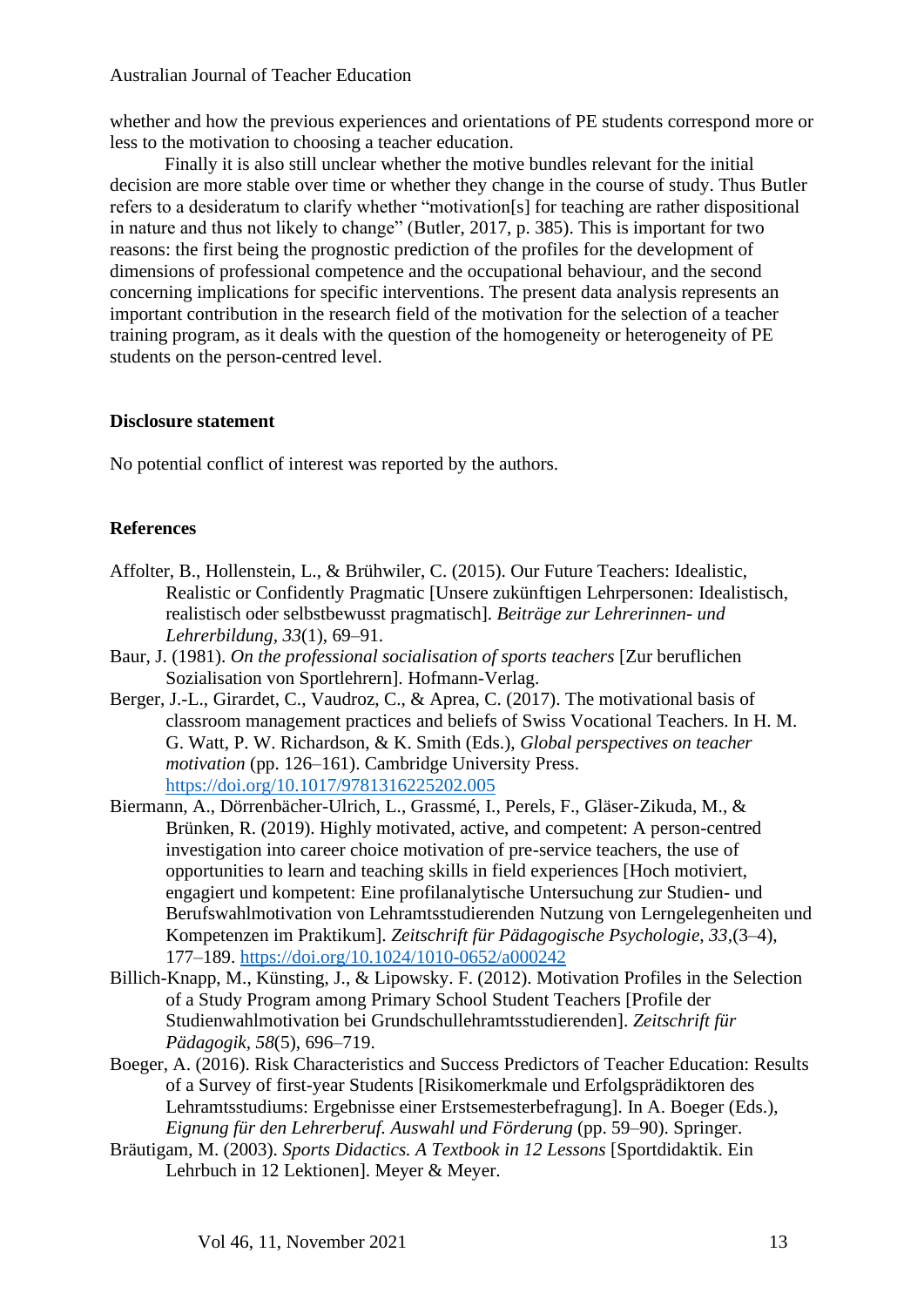- Butler, R. (2017.) Why choose teaching, and does it matter? In H. M. G. Watt, P.W. Richardson, & K. Smith (Eds.), *Global perspectives on teacher motivation* (pp. 377– 388). Cambridge University Press. <https://doi.org/10.1017/9781316225202.013>
- Chin, E., & Young, J. W. (2007). A Person-Oriented Approach to Characterizing Beginning Teachers in Alternative Certification Programs. *Educational Researcher, 36*(2), 74– 83.<https://doi.org/10.3102/0013189X07299192>
- Cohen, J. (1988). *Statistical power analysis for the behavioral sciences*. Erlbaum.
- Cohen, J. (1992). A Power Primer. *Psychological Bulletin, 112*(1), 155–159. [https//doi.org/10.1037/0033-2909.112.1.155](https://doi.org/10.1037/0033-2909.112.1.155)
- Dietrich, S., & Latzko, B. (2016). How do Student teachers imagine their Teacher Education and Profession in the first Semester? [Welche Vorstellungen haben Lehramtsstudierende im ersten Semester über ihr Studium und den Lehrerberuf?]. In A. Boeger (Eds.), *Eignung für den Lehrerberuf: Auswahl und Förderung* (pp. 137– 151). Springer Fachmedien Wiesbaden. [https://doi.org/10.1007/978-3-658-10041-4\\_7](https://doi.org/10.1007/978-3-658-10041-4_7)
- Denzler, S., & Wolter, S. C. (2008). Our Future Teachers Institutional Factors in the Choice of a Study Programme at a University of Teacher Education [Unsere zukünftigen Lehrerinnen und Lehrer – Institutionelle Faktoren bei der Wahl eines Studiums an einer Pädagogischen Hochschule]. *Leading House Working Paper*, 12, 2–27.
- Dörrenbächer-Ulrich, L., Biermann, A., Brünken, R., & Perels, F. (2019). Career Choice Motivation of Student Teachers and Components of Professional Teaching Competence: A Person-Centred Approach [Studienwahlmotivation von Lehramtsstudierenden und Aspekte ihrer professionellen Kompetenz. Eine profilanalytische Untersuchung]. *Zeitschrift für Entwicklungspsychologie und Pädagogische Psychologie*, 51, 45–61. [https//doi.org/10.1026/0049-8637/a000208](https://doi.org/10.1026/0049-8637/a000208)
- Eberle, T., & Pollak, G. (2006). Study and Career Choice Motivation of Student teachers in Passau [Studien- und Berufswahlmotivation von Passauer Lehramtsstudierenden]. *Paradigma, 1*, 19–37.
- Eccles, J. S. (2005). Subjective task value and the Eccles et al. model of achievement-related choices. In A. J. Elliot, & C. S. Dweck (Eds.), *Handbook of Competence and Motivation* (pp. 105–121). Guilford.
- Eccles, J. S. (2011). Understanding Educational and Occupational Choices. *Journal of Social*  Issues, 6 (3), 644–648. <https://doi.org/10.1111/j.1540-4560.2011.01718.x>
- Fischer, B., Paul, A., & Bisterfeld, M. (2019). Why do students choose a teacher training program? A comparison between sport students and mathematics students [Warum entscheiden sich Studierende für ein Lehramtsstudium? Ein Vergleich zwischen Sportund Mathematikstudierende]. G*erman Journal of Exercise and Sport Research, 49(*1), 56–64. [https//doi.org/10.1007/s12662-018-0556-6](https://doi.org/10.1007/s12662-018-0556-6)
- Fischer, B., & Raven, H. (2018). Goal orientation profiles of physical education students. *International Journal of Physical Education, 3*, 16–26.
- Fischer, B., Bisterfeld, M., & Staab, O. (2018). Individual's patterns of commitment, resilience and subjective well-being of prospective physical education teachers. *Australian Journal of Teacher Education, 43*(2), 39–55. <http://dx.doi.org/10.14221/ajte.2018v43n2.3>
- Fischer, B., & Bisterfeld, M. (2015). Starting point: Motivation for choosing a degree in education. *Zeitschrift für Hochschulentwicklung, 10*(4), 91–103. <https://doi.org/10.3217/zfhe-10-04/05>
- Geiser, C. (2010). *Data analysis with Mplus. An application-oriented Introduction [Datenanalyse mit Mplus. Eine anwendungsorientierte Einführung*]. Springer VS. <https://doi.org/10.1007/978-3-531-92042-9>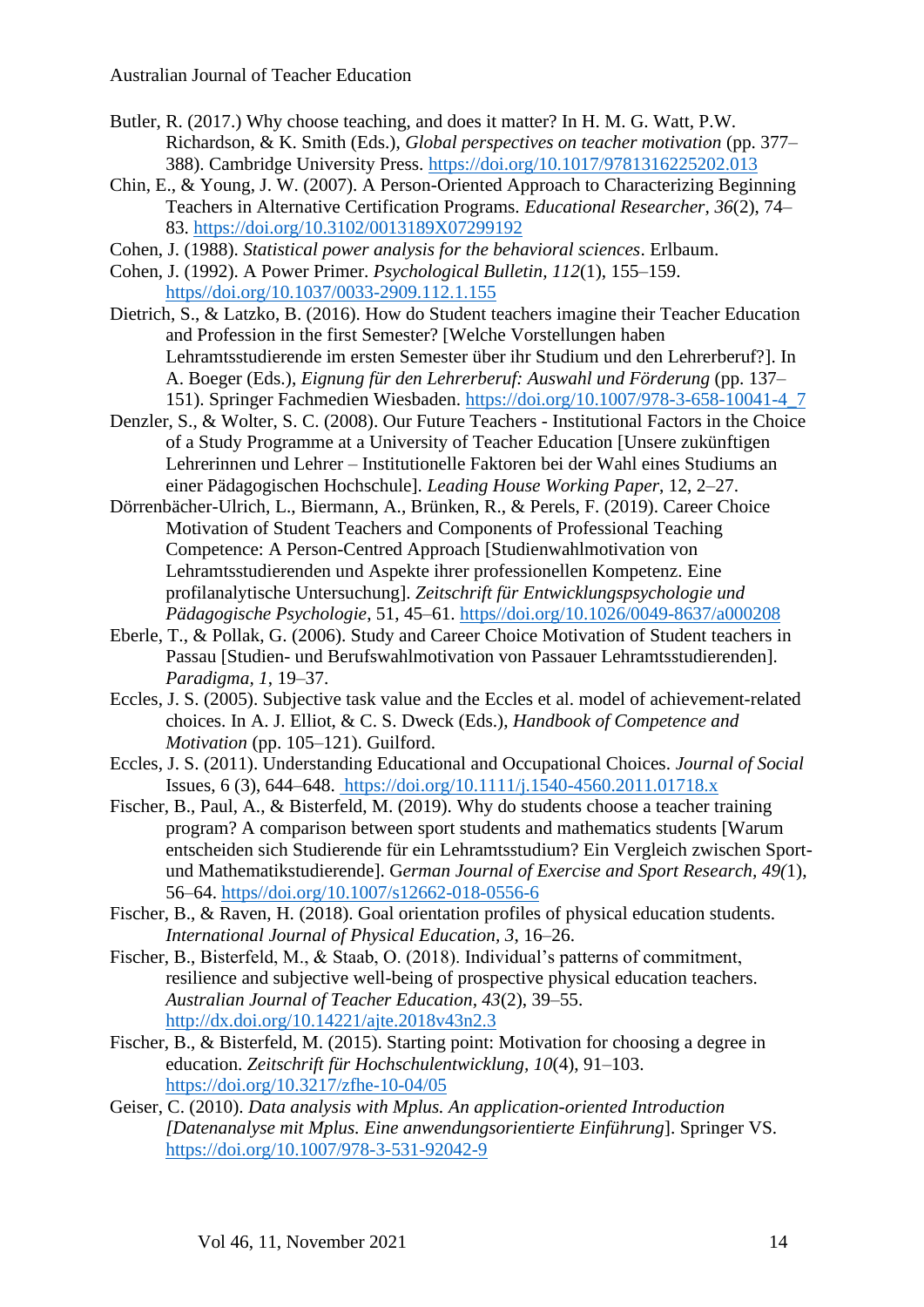- Gramzow, Y., Riese, J., & Reinhold, P. (2011). Knowledge-based Competence Profiles of Prospective Physics Teachers [Wissensbasierte Kompetenzprofile angehender Physiklehrkräfte]. *PhyDid A, Physik und Didaktik in Schule und Hochschule, 10*(1), 10–21.
- Hapke, J. (2017). Educational physical education between aspiration and reality a difference-analytical investigation into the implementation of pedagogical perspectives [*Erziehender Sportunterricht zwischen Anspruch und Wirklichkeit – eine differenzanalytische Untersuchung zur Umsetzung pädagogischer Perspektiven*] Erlangen: Dissertation. [https://opus4.kobv.de/opus4](https://opus4.kobv.de/opus4-fau/frontdoor/index/index/docId/8646) [fau/frontdoor/index/index/docId/8646](https://opus4.kobv.de/opus4-fau/frontdoor/index/index/docId/8646)
- Heim, R. (1996). Problem situation at the beginning of studies. Selected motives and attitudes of first-year students and some consequences for sports science teaching in terms of higher education didactics [Problemsituation Studienbeginn. Ausgewählte Motive und Einstellungen von Studienanfängern und einige hochschuldidaktische Folgerungen für die sportwissenschaftliche Lehre]. *Sportunterricht, 45*(2), 52–59.
- Kauper, T., Retelsdorf, J., Bauer, J., Rösler, L., Möller, J., Prenzel, M., & Drechsel, B. (2012). *PaLea – Panel for Teacher Education. Scale Documentation and Frequency Counts of the BMBF [PaLea* – *Panel zum Lehramtsstudium. Skalendokumentation und Häufigkeitsauszählungen des BMBF]*. Kiel: Leibniz-Institut für die Pädagogik der Naturwissenschaften und Mathematik.
- Kiel, E., Heimlich, U., Markowetz, R., & Weiß, S. (2015). Commonalities and yet different A comparison of career choice motives of prospective teachers in special needs schools and regular schools [Gemeinsam und doch unterschiedlich - Ein Vergleich der Berufswahlmotive von Studierenden der verschiedenen sonderpädagogischen Fachrichtungen und der Regelschularten]. *Empirische Sonderpädagogik*, *7*(4), 300– 319.
- König, J., Drahmann, M., & Rothland. M. (2018). Application and validation of a personcentred approach in Germany and Austria [Motivprofile von Studierenden zu Beginn der Lehrerbildung. Anwendung und Validierung eines personenzentrierten Ansatzes in Deutschland und Österreich]. *Zeitschrift für Bildungsforschung, 8*, 153–171. https//doi.org/ [10.1007/s35834-018-0212-0](file:///C:/Users/mgole_02/AppData/Local/Microsoft/Windows/INetCache/Content.Outlook/NLA2NPKN/https/doi.org/%2010.1007/s35834-018-0212-0)
- König, J., & Rothland, M. (2012). Motivations for choosing teaching as a career: effects on general pedagogical knowledge during initial teacher education. *Asia-Pacific Journal of Teacher Education, 40*, 289–315. [https//doi.org/10.1080/1359866X.2012.700045](https://doi.org/10.1080/1359866X.2012.700045)
- König, J., & Rothland, M. (2013). Pedagogical knowledge and job-specific motivation at the beginning of teacher training. On the relation between cognitive and non-cognitive enrollment characteristics among students in teacher training [Pädagogisches Wissen und berufsspezifische Motivation am Anfang der Lehrerausbildung. Zum Verhältnis von kognitiven und nicht-kognitiven Eingangsmerkmalen von Lehramtsstudierenden]. *Zeitschrift für Pädagogik, 59*(1), 43–65.
- Künsting, J., & Lipowsky, F. (2011). Motivation for Choosing a Teacher Education Program and Personality Traits as Predictors for Study Satisfaction and Strategy Use [Studienwahlmotivation und Persönlichkeitseigenschaften als Prädiktoren für Zufriedenheit und Strategienutzung im Lehramtsstudium]. *Zeitschrift für Pädagogische Psychologie, 25*(2), 105–114. [https//doi.org/10.1024/1010-](https://doi.org/10.1024/1010-0652/a000038) [0652/a000038](https://doi.org/10.1024/1010-0652/a000038)
- Kunter, M., Kleickmann, T., Klusmann, U., & Richter, D. (2011). The Development of Teachers' Professional Competence [Die Entwicklung professioneller Kompetenz von Lehrkräften]. In M. Kunter, J. Baumert, W. Blum, U. Klusmann, S. Krauss & M. Neubrand (Eds.), *Professionelle Kompetenz von Lehrkräften Ergebnisse des Forschungsprogramms COACTIV* (pp. 55–68). Waxmann.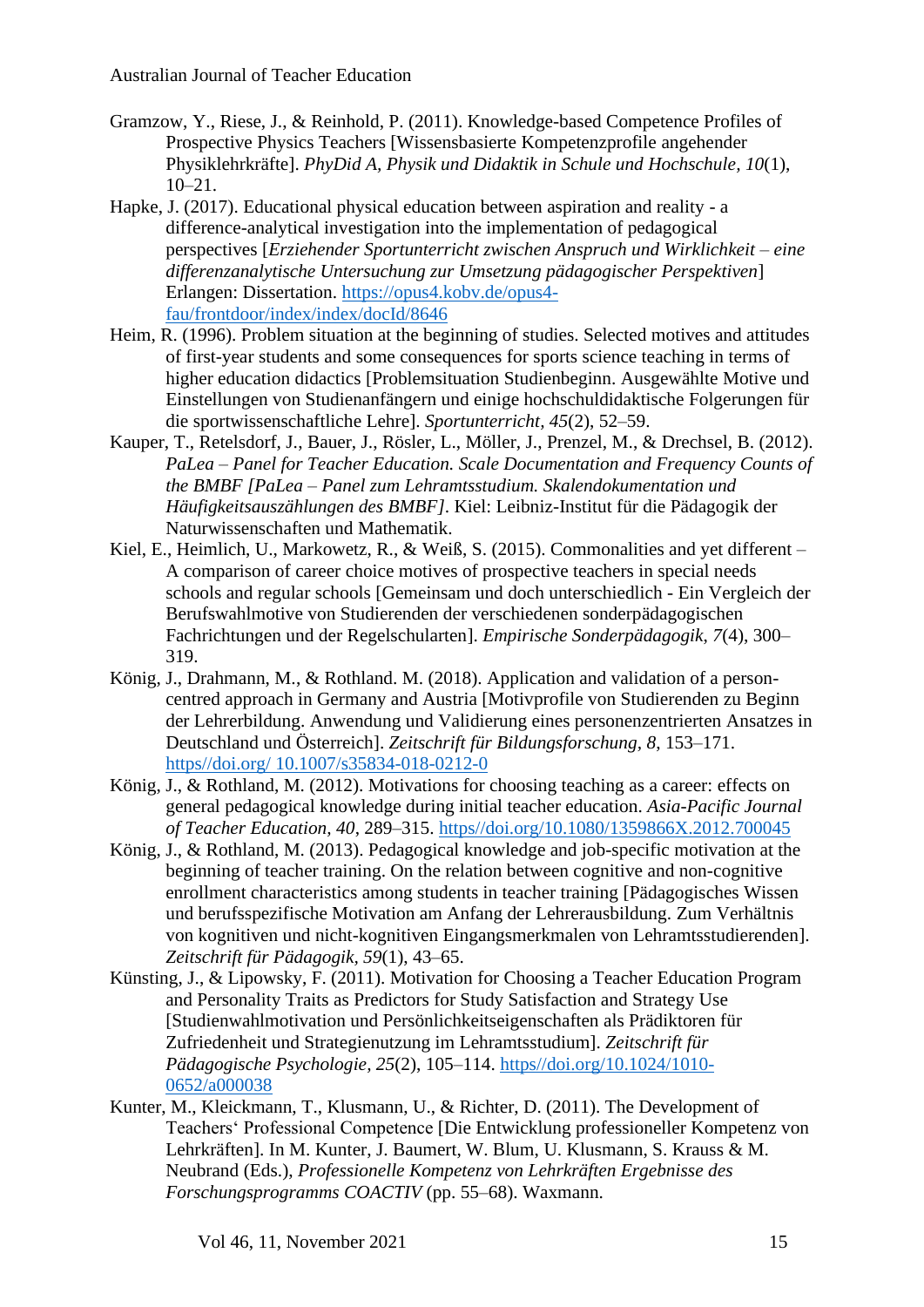- Lauermann, F., Karabenick, S. A., Carpenter, R., & Kuusinen, C. (2017). Teacher motivation and professional commitment in the United States: The role of motivations for teaching, teacher self-efficacy and sense of professional responsibility. In H. M. G. Watt, P. W. Richardson, & K. Smith (Eds.), *Global perspectives on teacher motivation* (pp. 322–348). Cambridge University press. <https://doi.org/10.1017/9781316225202.011>
- Menzel, T., & Hartmann-Tews, I. (2015). Quo vadis? Bachelor graduates from the German Sport University Cologne provide information [Quo vadis? Bachelorabsolventinnen und -absolventen der Deutschen Sporthochschule Köln geben Auskunft]. *IMPULSE, 20*(2), 46–52. [https//doi.org/10.1177/1356336X17706620](doi:10.1177/1356336X17706620)
- Merrem, A., & Curtner-Smith, M. (2019). Acculturation of prospective German physical education teachers. *European Physical Education Review, 25*(1), 125-142.
- Naujokat, K. (2015). *The Validation of Spelling Competence Models within the Framework of an Empirical Comparative Analysis of Orthographic Performance Tests [Die Validierung von Rechtschreibkompetenzmodellen im Rahmen einer empirisch vergleichenden Analyse orthografischer Leistungstests].* Dissertation, Technische Universität Dortmund.
- Paulick, I., Retelsdorf, J., & Möller, J. (2013). Motivation for choosing teacher education: Associations with teachers' achievement goals and instructional practices. International *Journal of Educational Research*, *61*, 60–70. <https://doi.org/10.1016/j.ijer.2013.04.001>
- Pilz, G. A., Silberstein, W., & Zipprich, C. (1981). Socialisation and attitudes of sports students [Sozialisation und Einstellungen von Sportstudierenden]. *Sportunterricht, 30*(6), 209–218.
- Pohlmann, B., & Möller, J. (2010). Motivation for Choosing Teacher Education Questionnaire. [Fragebogen zur Erfassung der Motivation für die Wahl des Lehramtsstudiums (FEMOLA)]. *Zeitschrift für Pädagogische Psychologie, 24*(1), 73– 84. [https//doi.org/0.1024/1010-0652.a000005](file:///C:/Users/mgole_02/AppData/Local/Microsoft/Windows/INetCache/Content.Outlook/NLA2NPKN/https/doi.org/0.1024/1010-0652.a000005)
- Rauin, U., & Meier, U. (2007). Subjective Estimations of Competence Acquisition in Teacher Training [Subjektive Einschätzungen des Kompetenzerwerbs in der Lehramtsausbildung]. In M. Lüders & J. Wissinger *Forschung zur Lehrerbildung. Kompetenzentwicklung und Programmevaluation* (pp. 103–131). Waxmann.
- Reichl, C., Wach, F.-S., Spinath, F. M., Brünken, R., & Karbach, J. (2014). Burnout risk among first-year student teachers: The roles of personality and motivation. *Journal of Vocational Behavior, 85*(1), 85–92. [https//doi.org/10.1016/j.jvb.2014.05.002](https://doi.org/10.1016/j.jvb.2014.05.002)
- Reinartz, V., & Schierz, M. (2007). Biography work as a contribution to the professionalisation of sports teachers? Reasons, concepts, limits [Biografiearbeit als Beitrag zur Professionalisierung von Sportlehrer/innen? Begründungen, Konzepte, Grenzen]. In W.-D. Miethling & P. Gieß-Stüber (Hrsg.), *Beruf: Sportlehrer/in* (S. 39- 55). Schneider.
- Retelsdorf, J., & Möller, J. (2012). Primary or Secondary School? On the Motivation for Choosing Teacher Education [Grundschule oder Gymnasium? Zur Motivation ein Lehramt zu studieren]. *Zeitschrift für Pädagogische Psychologie, 26*(1), 5–17. [https//doi.org/10.1024/1010-0652/a000056](https://doi.org/10.1024/1010-0652/a000056)
- Richardson, P. W., & Watt, H. M. G. (2006). Who chooses teaching and why? Profiling characteristics and motivations across three Australian universities. *Asia-Pacific Journal of Teacher Education, 34*(1), 27–56. [https//doi.org/10.1080/13598660500480290](https://doi.org/10.1080/13598660500480290)
- Roloff Henoch, J., Klusmann, U., Lüdtke, O., & Trautwein, U. (2015). Who becomes a teacher? Challenging the "negative selection" hypothesis. *Learning and Instruction, 36*, 45–56. [https//doi.org/10.1016/j.learninstruc.2014.11.005](https://doi.org/10.1016/j.learninstruc.2014.11.005)